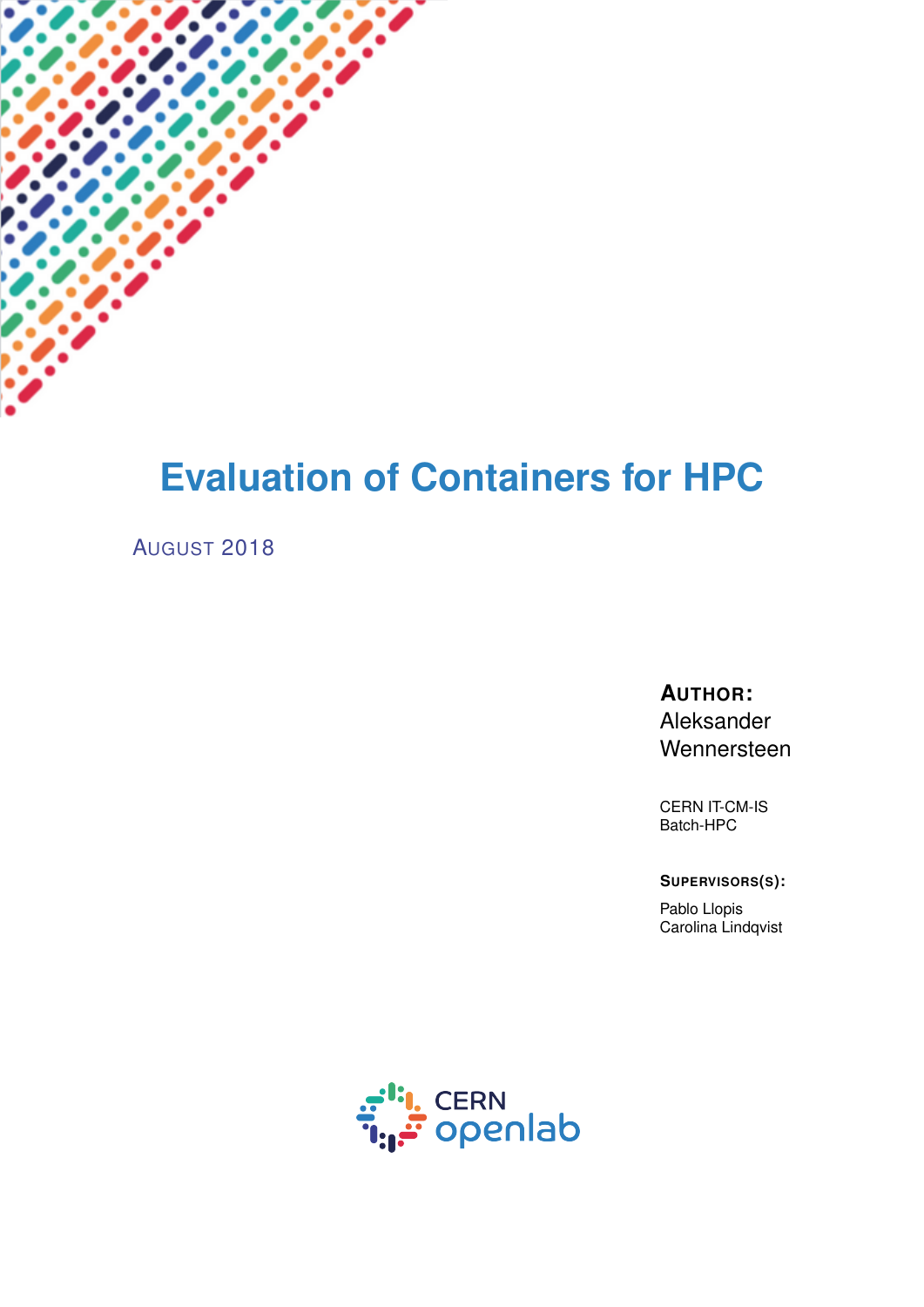

### **Abstract**

Some of the main challenges in scientific computing today deal with performance-preserving portability of software and reproducibility of the final results; likewise, with the advent of modern cloud computing, these, along with other issues like deployment, are also found in the sider software and computing world. Containers can help solve all of these issues by packing the software along with its dependencies together, in an easy-to-distribute and lightweight format. Herein we investigate the utility of Singularity, a HPC targeted container solution which overcomes the main issues with deploying more mainstream solutions such as Docker.

Singularity is found to be both suitable and easy to deploy with the current set-up at CERN. The performance costs are minimal in accordance with the previously reported figures for Singularity and does indeed behave well when submitted through Slurm. This report also considers the new possible extensions to the software-infrastructre enabled by containers that can run on several different systems without any additional compilation or configuration. Lastly, specific usecases such as Fire Dynamics Simulator and Warp are containerised and deployed to the users.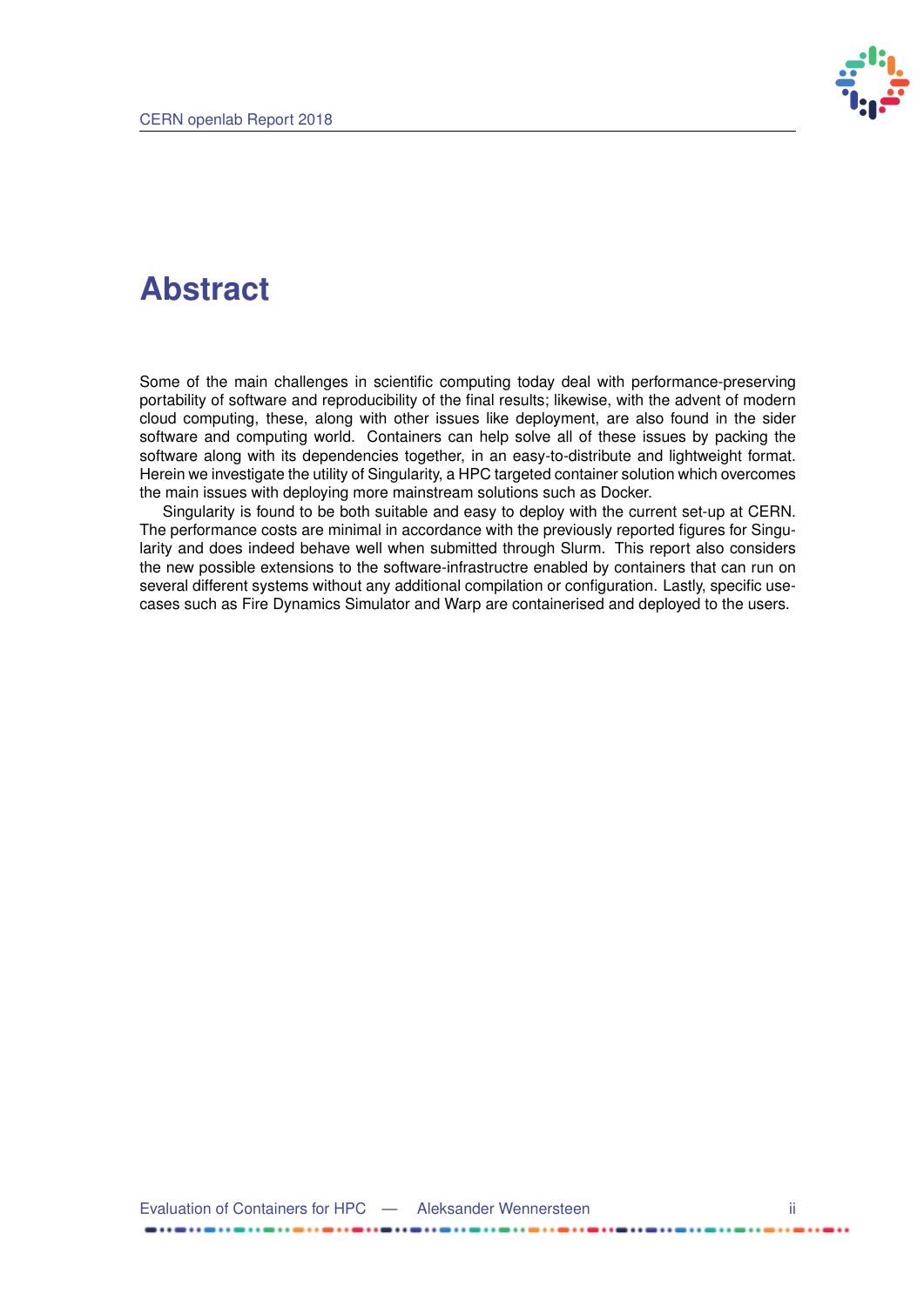

 $\ddot{\phantom{a}}$ 

### **Preface**

I would like to thank my fellow summer students for the entire summer student experience. It would not have been the same without you. Moreover, I would like to thank the IT-CM group for an interesting summer, in particular, the wider batch group and, of course, the crown jewel — the HPC group.

Lastly, I would like to thank my supervisors Pablo and Carolina for a great working summer and, with help from Philippe, Håvard and Markus, many moments to look back upon fondly.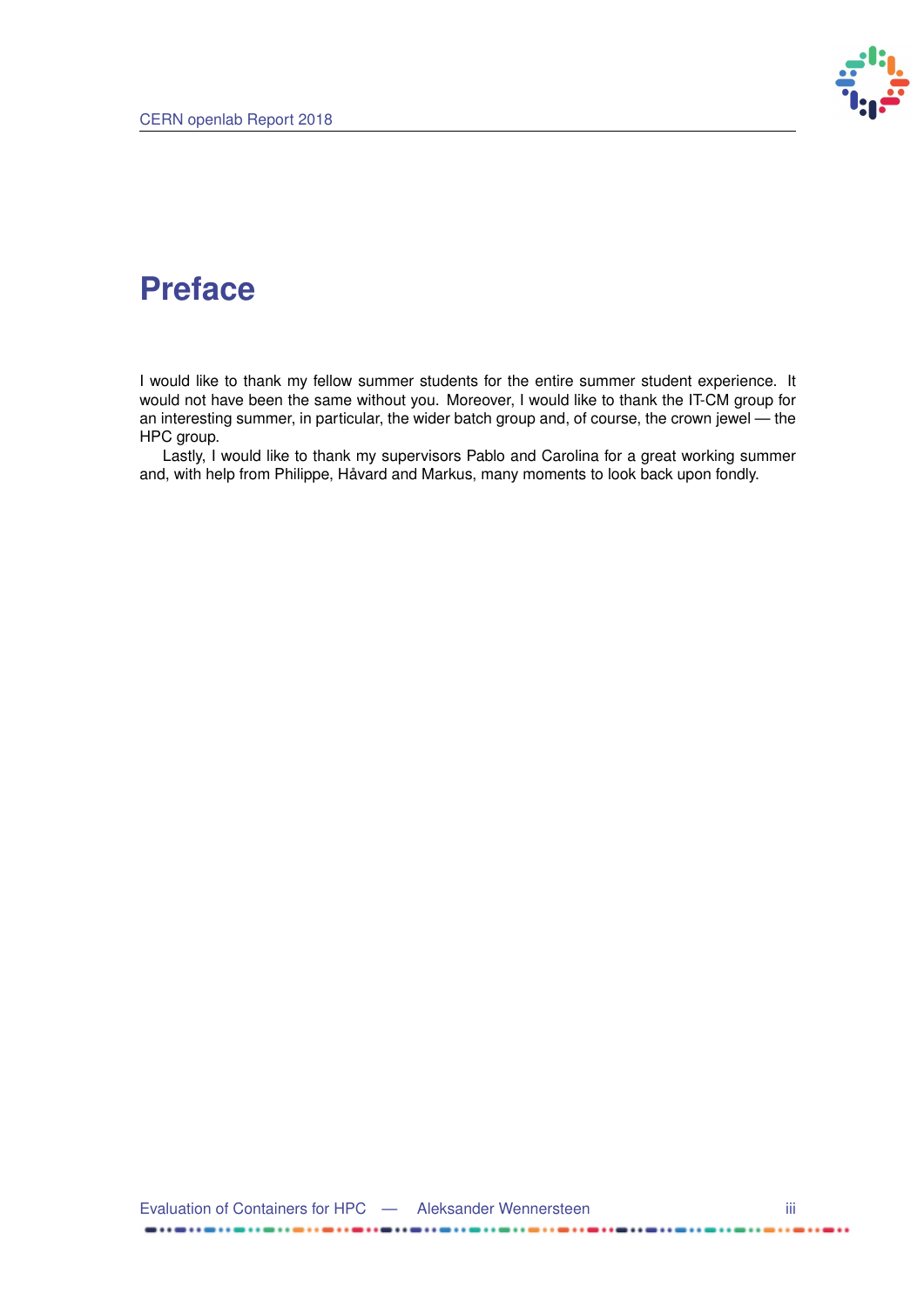

## <span id="page-3-0"></span>**Contents**

|                                        | <b>Contents</b><br>iv                                                                                            |                                        |  |  |  |
|----------------------------------------|------------------------------------------------------------------------------------------------------------------|----------------------------------------|--|--|--|
| <b>List of Figures</b><br>$\mathbf{v}$ |                                                                                                                  |                                        |  |  |  |
| 1.                                     | <b>Introduction</b>                                                                                              |                                        |  |  |  |
| 2                                      | <b>Batch and High Performance Computing</b>                                                                      |                                        |  |  |  |
| з                                      | <b>Setup</b>                                                                                                     |                                        |  |  |  |
| 4                                      | <b>Containers</b><br>4.1<br>42<br>4.2.1<br>4.3                                                                   | 5<br>5<br>6<br>8<br>9<br>10            |  |  |  |
| 5                                      | <b>Implementing and Puppetising</b><br>5.1                                                                       | 11<br>11<br>12                         |  |  |  |
| 6                                      | <b>Results</b>                                                                                                   | 13                                     |  |  |  |
| 7                                      | <b>Discussion</b><br>7.1<br>7.2<br>7.3<br>7.4<br>Integration with other submission systems at CERN<br>7.5<br>7.6 | 16<br>16<br>16<br>16<br>17<br>17<br>17 |  |  |  |
| 8                                      | <b>Conclusions</b>                                                                                               | 18                                     |  |  |  |
|                                        | <b>Bibliography</b><br>19                                                                                        |                                        |  |  |  |
|                                        | <b>Appendix</b><br>20                                                                                            |                                        |  |  |  |
|                                        | <b>A</b> Warp Container                                                                                          | 20                                     |  |  |  |
|                                        | <b>B</b> Minimal CERN HPC container                                                                              | 22                                     |  |  |  |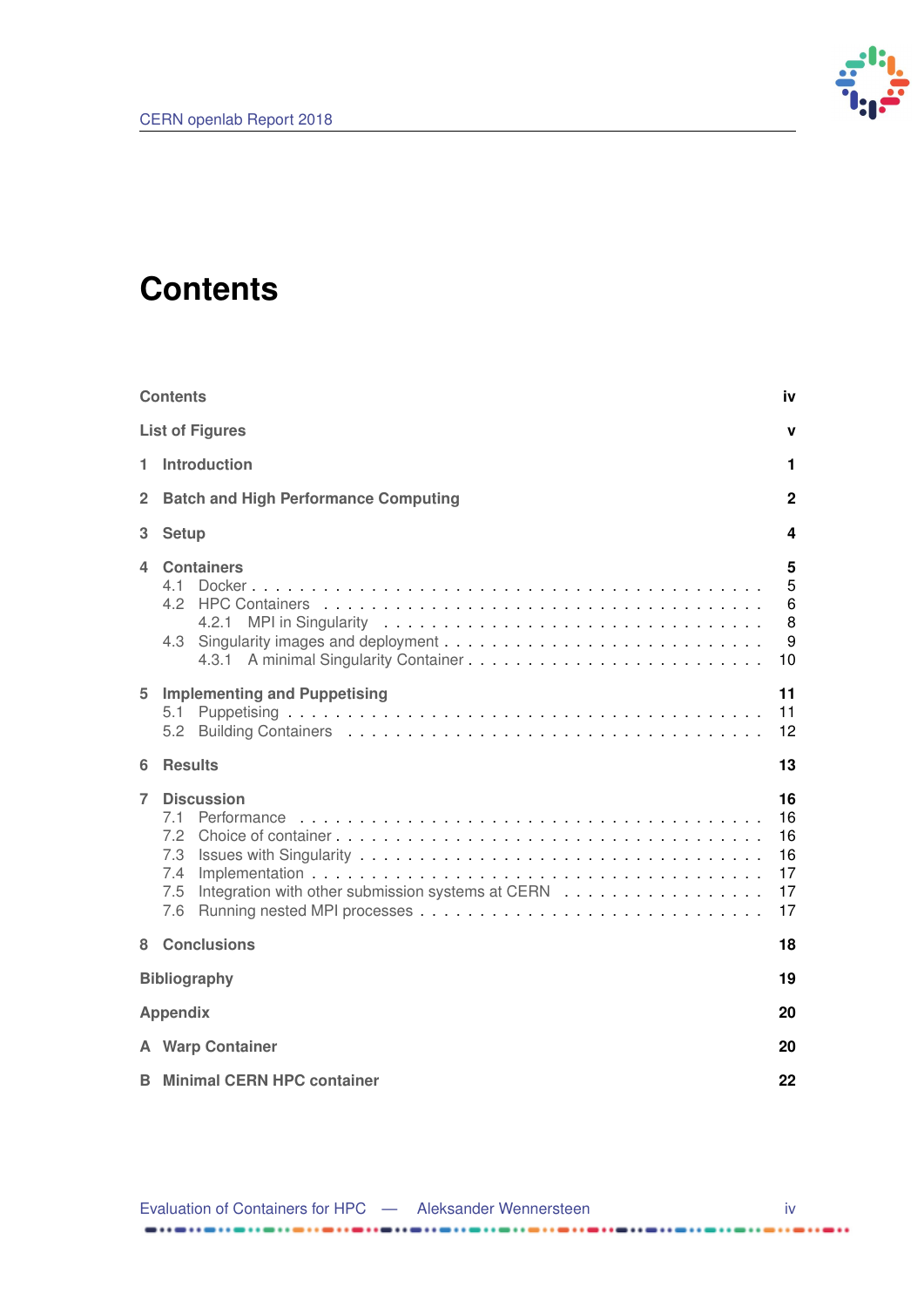

# <span id="page-4-0"></span>**List of Figures**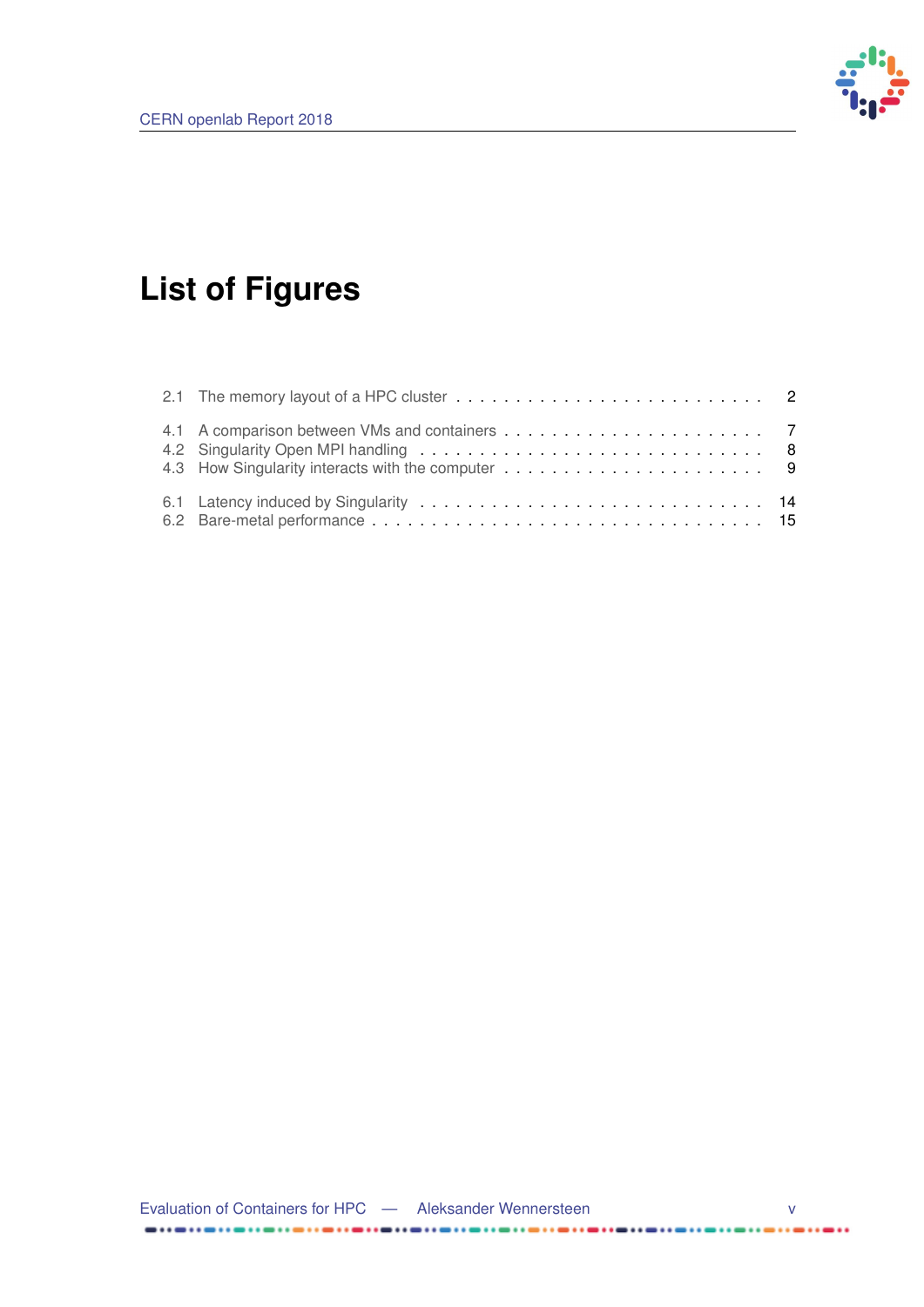### <span id="page-5-0"></span>**1. Introduction**

Whilst processing data from the Large Hadron Colider (LHC) may be the most famous part of CERN computing, it is far from being alone. CERNs beam department constantly have to run simulations to see if the LHC is upgradable; the theorists have to run simulations to compare theory with the experiments as well as to guide the experimentalists' further search; In addition, simulations must be done for other experiments' design such as a future collider. Other departments such as engineering also need to perform simulation for constructions at CERN or fire simulations for verifying safety aspects in an ever changing environment such as at CERN.

Unlike most of the LHC data processing, which can be done on single machines without any special equipment given that the throughput per day is high enough, these all need access to High Performance Computing (HPC) equipment so that the calculations can communicate.

The current trend in scientific computing is that users are becoming less and less faithful to a single site, and that there are fewer and fewer applications that run. The end result of this is that we have very complicated softwares that need to run several places on potentially very different clusters. This is where the need for containers comes in from the user perspective. It would be very convenient if there was an easier way to move software around. Sure, on your personal machine it very often works to ./configure; make; make install;. This, however, is often not the case with HPC clusters, and often the users will find limitations to what they can do themselves. Sys admins limited in time and often not responding immediately, this often results in unexplored options.

Such problems can be easily solved by using virtual machines (VMs) or containers such as Docker. However, in HPC, due to the communication needs this is ill advisable, and, until recently, impossible<sup>[1](#page-5-1)</sup>. As we will explain in more detail in section [4,](#page-9-0) the standard in the software industry, Docker, is unsuitable for HPC loads due to missing networking capabilities and other performance impacting features. Whilst there are several other solutions out there, like CharlieCloud, Shifter. This project focused on Singularity, the arguably most mature solution.

Moreover, enabling containers could also expand the use-case for HPC clusters. Deep learning is becoming omnipresent, even in high energy physics. With work such as RDMA-Tensorflow and OSU-Caffe being done, i.e. taking industry standard deep learning libraries and optimising them for the HPC architecture, should also make the move to heterogenous HPC cluster an attractive choice for the training phase. Currently, it would be non-trivial to make such a move at the time-scales CERN operates at due to the need for consistency of the environments. However, a containerised environment could make such a move possible. This would allow for a more centralised, and thus more budget friendly, allocation of computing resources.

This report is organised as follows: chapter [2](#page-6-0) introduces the basics of batch and high performance computing followed by a quick overview of the set-up at CERN in chapter [3.](#page-8-0) Afterwards follows chapter [4a](#page-9-0) discussion about containers, both HPC oriented and not. The final part outlines the work done to enable Singularity containers on the cluster as well as building containers in chapter [5](#page-15-0) as well as appendix [A](#page-24-0) which gives a full recipe for containerising the Warp application. This is completed with results, chapter [6;](#page-17-0) and discussion, conclusion in chapters [7](#page-20-0) and [8.](#page-22-0)

<span id="page-5-1"></span><sup>1</sup> MVAPICH has recently released MVAPICH2-VIRT which enables MPI communications through virtualisation layers such as containers and VMs, albeit at a performance cost.

| Evaluation of Containers for HPC — Aleksander Wennersteen |  |
|-----------------------------------------------------------|--|
|                                                           |  |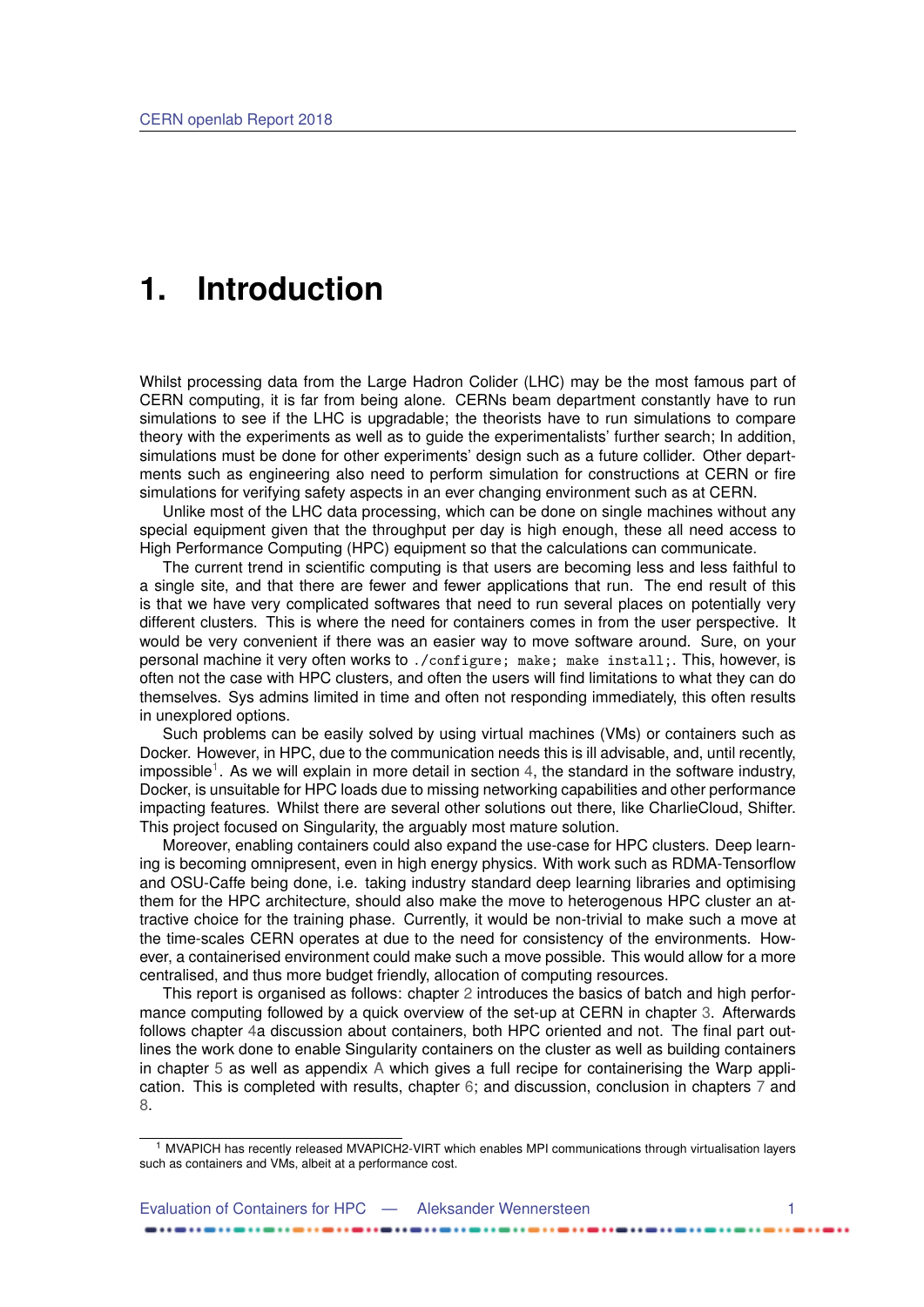

# <span id="page-6-0"></span>**2. Batch and High Performance Computing**

On modern computers users are used to clicking, or typing on the command line, to run a program. It launches instantaneously. This is in contrast to so-called batch computing. Here, you submit your program, typically called a *job*, which will run at some point in the future. This model is used in HPC so that the cluster is always utilised the most, and also so that users who need a large number of nodes can get their job executed at some point.

There are many types of batch jobs. For example cron jobs, which are tasks the system administrator has set to run on the machine every day, for example, are batch jobs. These can do things like empty the temporary files folder on the computer, or ensure that a part of the system is operational. Another example would be from High Throughput Computing (HTC) which is what most of CERNs compute needs can be classified as. HTC is characterised by the need to ensure a maximal amount of processed data over a long period of time.

Herein, however, we are only concerned with High Performance Computing (HPC) jobs. Here, the key thing is to provide an incredible amount of compute power, but over a short period of time. In order to obtain such compute power one must spread the computation out across multiple machines. This is more difficult, not just for the programmer, but also for the container, due to all the communication happening between the machines. In order to program effectively in this way programmers usually use the Message Passing Interface (MPI). Too much isolation, which is often what is wanted elsewhere, can result in a big loss of performance due to the networking. We will come back to this in chapter [4.](#page-9-0)

<span id="page-6-1"></span>Usually a HPC cluster will have a distributed memory setup consisting of multiple nodes, a collection of CPUs, each node having a shared memory setup over several cores, see Fig. [2.1.](#page-6-1)



Figure 2.1: The memory layout of a typical HPC cluster. On the left is part of a cluster depicting the individual nodes with their interconnects giving a distributed memory unit. The right hand side shows an individual node composed of 8 cores with a shared memory.

Normally, in order to transfer data from one machine to another, one must go via the kernel, which will take care of a lot of underlying details. However, this introduces a lot of overhead. Thus, in HPC one usually uses Remote Direct Memory Access (RDMA). This requires some special hardware as well as software, but allows the communication to bypass the kernel and simply

Evaluation of Containers for HPC — Aleksander Wennersteen 2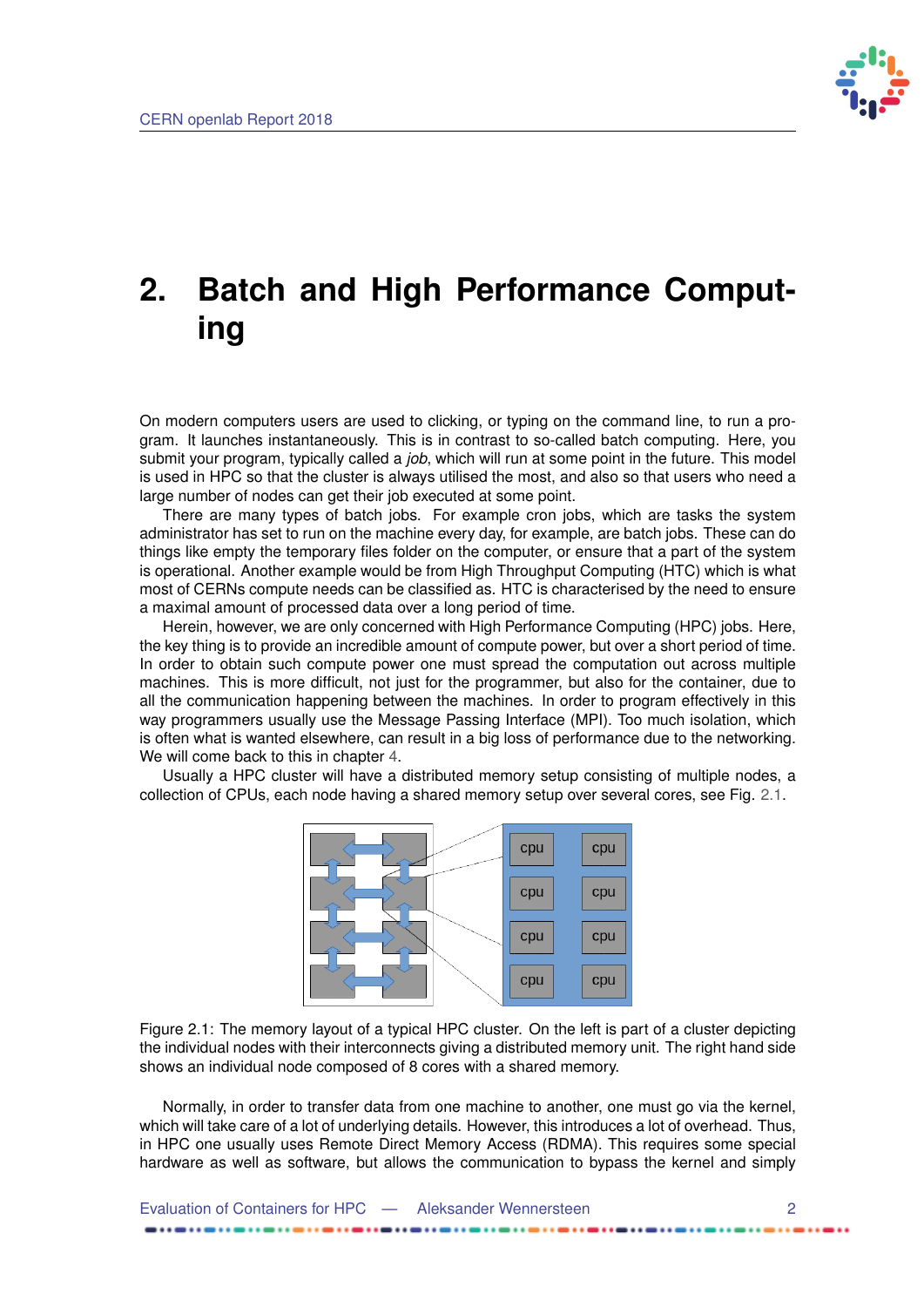

allow one computer to directly access the memory of a remote machine in the same manner as it would access its own memory. Furthermore, HPC clusters often upgrade their networking to either low latency Ethernet cables or Infiniband interconnects.

The last part of a HPC cluster is the scheduler and resource manager. These days one often uses the same software for both, such as SLURM. Such software will take care of the job submission and allocation of computing resources on the cluster, and will try to give users access to resources in a way such that performance is optimised by e.g. giving the user machines which are physically close, or even with a network topology that suits the job. In the case of Slurm, Slurm also takes care of setting up MPI so that if the program is launched with Slurm then Slurm will find the correct version of MPI to run the program with rather than having to launch it with e.g. mpirun.

It is primarily the last two features, RDMA and the scheduler, that makes the introduction of any sort of containerisation difficult in HPC centres. Providing any sort of virtualisation is of course a contradiction towards performance, take RDMA which relies on direct hardware access. Afterall, the operating system is also a virtualisation level, and we always want to bypass it with, e.g., RDMA for performance reasons. Scheduling, on the other hand, might be less an obvious obstacle. The problem here lies more in the fact that common solutions such as Docker relies on daemons, thus making the process of scheduling more complicated.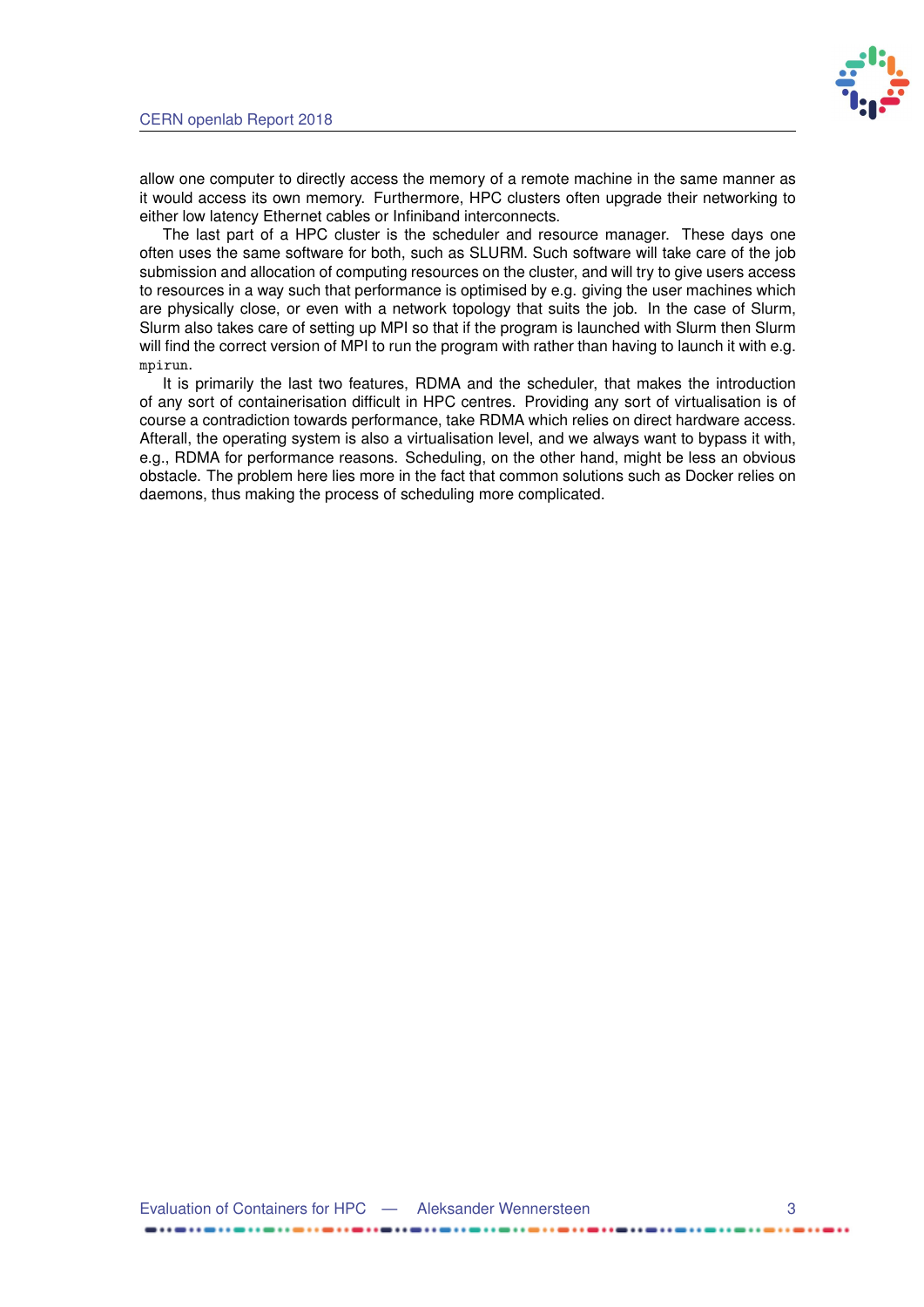

## <span id="page-8-1"></span><span id="page-8-0"></span>**3. Setup**

The compute infrastructure at CERN batch consists of OpenStack managed virtual machines where each machine runs Puppet and Foreman for configuration management. This unified approach across the different machines makes it very easy to manage the system. Overall, this integration of cloud computing approaches allows CERN to take advantage of all the new technologies which are appearing in the open source market, often backed by large companies.

Puppet makes it very easy to modularise the set-up so that one can take advantage of inheritance to set-up more specialised machines. Moreover, the puppet manifests can access the global namespace such that the module setting up a specific software can be kept entirely separate to the manifest defining the machine it runs in. The machine manifest can then decide to redefine the variables used to set-up the software by referring to the global namespace in the environment that the machine lives in. For details see the Puppet documentation [\[1\]](#page-23-1).

The HPC clusters at CERN are hyperconverged with CephFS shared file system and uses Slurm for job submission and cluster management. One cluster has low latency Ethernet whereas the other cluster has Infiniband interconnects, both support Remote Direct Memory Access (RDMA). There is also a third cluster used for lattice QCD by the theory group at CERN, this cluster is not included when this report refers to the current CERN HPC set-up. For an overview of the HPC setup see [\[2\]](#page-23-2). The further details of the setup not being relevant to this report we will not go into any details.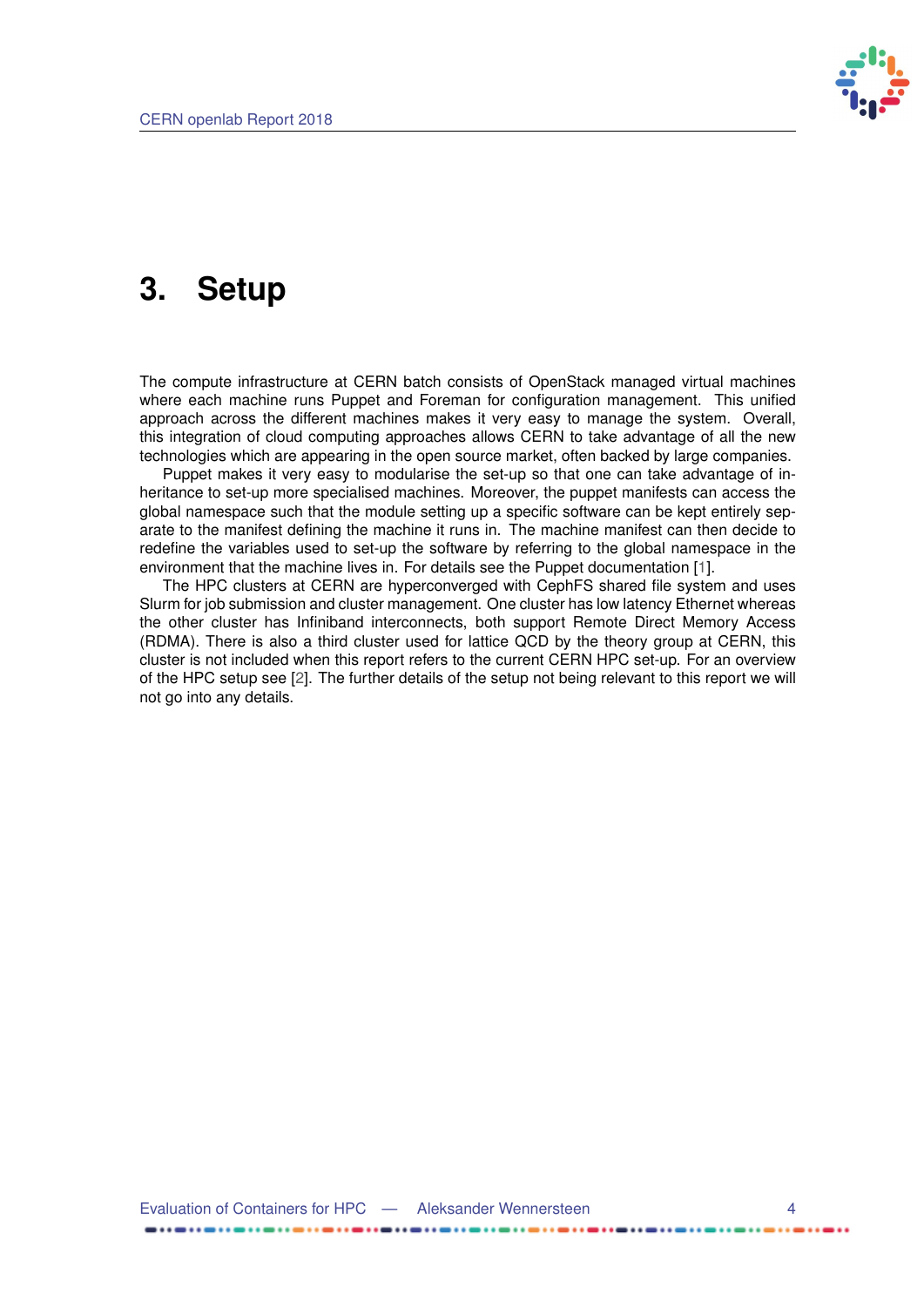

### <span id="page-9-3"></span><span id="page-9-0"></span>**4. Containers**

Containers have hit thes software industry hard the last few years. They allow us the escape "dependency hell" and to let developers know that once they have got their program to run, it will run in the same way independently<sup>[1](#page-9-2)</sup> of where it is being run. They are a form of operating system level virtualisation and thus provide some isolation from the host, although not as much as a hypervisor based virtual machine. This can be seen as a disadvantage, especially from the point of view of security, but also as an advantage. This is especially true in HPC where we can allow less isolation from the host machine as although we are concerned about security, we can trust our users and software more than the average cloud computing vendor.

The past couple of years containers have become omnipresent in computing due to the ever changing software stack which tends to rely on different versions of the same libraries or even programming languages. High Performance Computing centres have also started looking into this; both for the benefits of the system administrators, the users, and for reproducability for the wider community. Sadly, the standard solutions used in industry, such as Docker, have been found to be unsuitable for the needs of the HPC community.

Containers allow users to set up and try out software on their own machines, where they have root privileges and do not need to worry about affecting other people, pack it into a container and transfer the ready-made container to the cluster for running. Compared to the current solution of setting up the machines again on the cluster including potentially requesting updates from the system administrator is clearly much quicker and easier.

#### <span id="page-9-1"></span>**4.1 Docker**

For a solid introduction to all aspects of Docker, as well as many issues regarding containers in general, see [\[3\]](#page-23-3). Docker is the industry standard and is therefore very well supported. Unfortunately, Docker is unsuitable for a variety of reasons, and, thus far, so are other solutions like runc and containerd (i.e. Open Container Initiative based solutions) as well as HPC specific applications like Shifter, also based on Docker. What is important to realise here is that is not the container iteself that is unsuitable, but the daemon. This is why Singularity, for instance, can run Docker images, giving the exact same benefits as using a regular Singularity image. Singularity, on the other hand, is simply a process, which makes it no different than other programs and will follow the rules already set on the cluster.

Summarised, the problems with docker are:

- 1. Privilege escalation
	- (a) User is root inside the container
- 2. Too isolated for performance
	- (a) Lack of direct access to host, must go via daemon
	- (b) Unnecessary overhead induced by daemon

Evaluation of Containers for HPC — Aleksander Wennersteen 5

<span id="page-9-2"></span><sup>&</sup>lt;sup>1</sup>No virtualisation is being performed by any of the current container technologies so one is still limited to running Linux on Linux and Microsoft on Microsoft, 64-bit on 64-bit, however, you can run Scientific Linux on CentOS, for example.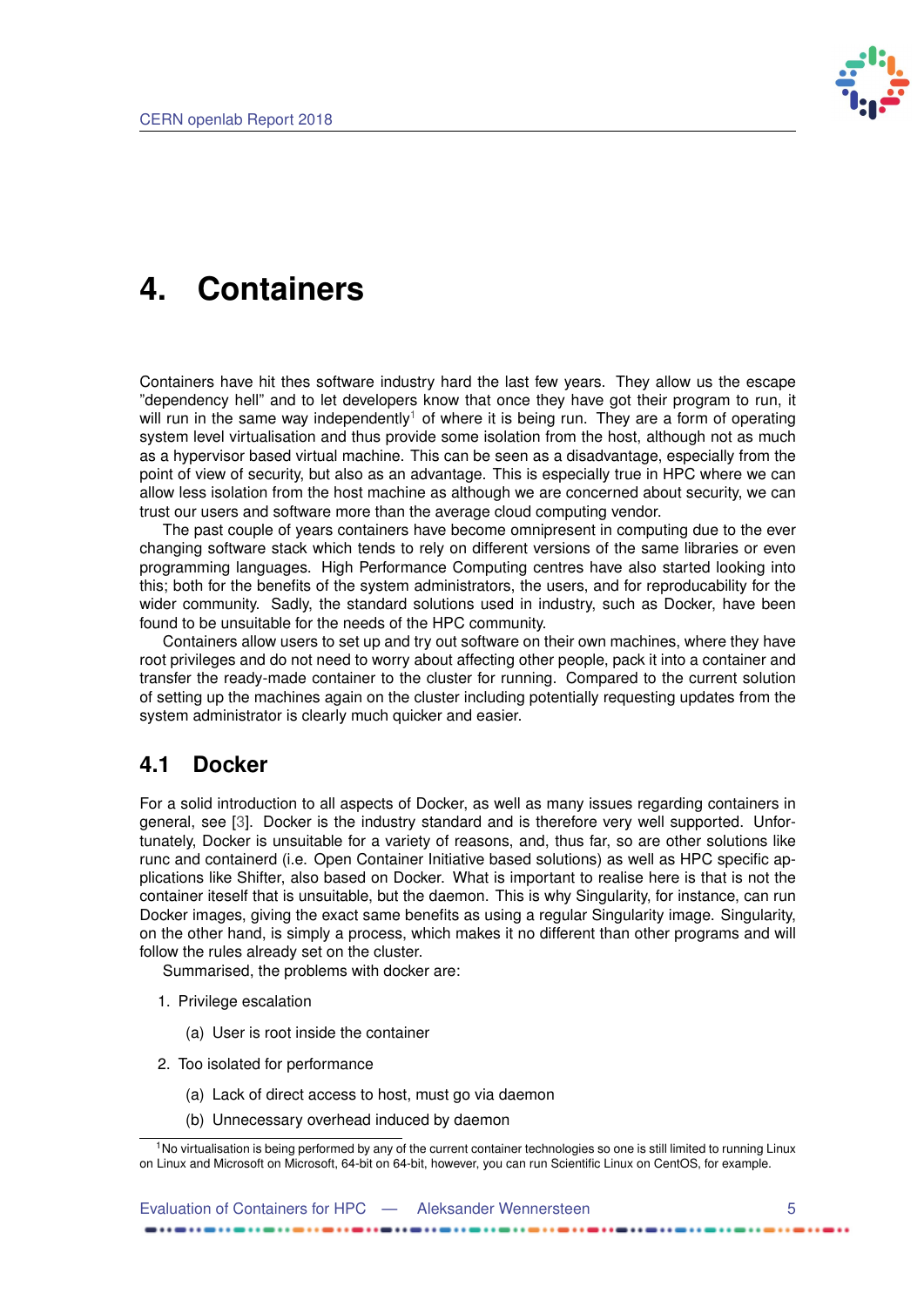

- <span id="page-10-2"></span>(c) Need for network bridges — unsuitable for  $MPI<sup>2</sup>$  $MPI<sup>2</sup>$  $MPI<sup>2</sup>$
- 3. Daemon process does not integrate well with Slurm or other schedulers.

### <span id="page-10-0"></span>**4.2 HPC Containers**

Recall that we said that containers were a form of virtualisation, like virtual machines and the operating system for instance. Now that we talk about HPC specific containerisation, the reader should recall from chapter [2](#page-6-0) that in HPC we like to bypass the kernel, i.e. a virtualisation layer. This is actually one of the key differences between HPC-specific and "regular" containers. Most of the time, one would like slightly more separation and virtualisation in containers, to achieve similar levels of security as virtual machines and also be equally host independent. In HPC, however, most users would much prefer to run bare-metal if they could, with the same effort and portability. Indeed, many of the key features of Singularity is bypassing the virtualisation layer.

For a full overview of Singularity see the documentation [\[4\]](#page-23-4) and the paper [\[5\]](#page-23-5). Note that there is both a users documentation and one for system administrators. Neither version is comprehensive by itself.

| ີ                                | <b>Shifter</b> | <b>CharlieCloud</b> | <b>Docker</b> | <b>Singularity</b> |
|----------------------------------|----------------|---------------------|---------------|--------------------|
| <b>Privilege Model</b>           | Chroot         | UserNS              | Root Daemon   | <b>UserNS</b>      |
| No trusted or privileged daemons | No             | Yes                 | No            | Yes                |
| No process supervision           | No.            | Yes                 | No.           | No.                |
| Sys Admin can limit capabilities | No             | No.                 | No.           | Yes                |
| No additional network config     | Yes            | Yes                 | No            | Yes                |
| Access to host file system       | Yes            | Yes                 | Yes           | Yes                |
| Native GPU support               | No.            | No.                 | No            | Yes                |
| MPI and Infiniband support       | Yes            | Yes                 | No/No         | Yes                |
| Works with all major schedulers  | No             | Yes                 | No            | Yes                |

The following comparison table is presented, comparing some advantages and drawbacks of container technologies.

The reader should, however, keep in mind that of these, thus far, Singularity is the most commonly supported and seemingly is the more mature technology and ecosystem. Nevertheless, sysadmins will have to expect to support multiple container technologies until one emerges as the winner.

<span id="page-10-1"></span><sup>2</sup>The latest MVAPICH2-VIRT overcomes this too some extent, but still more latency than what is generally acceptable.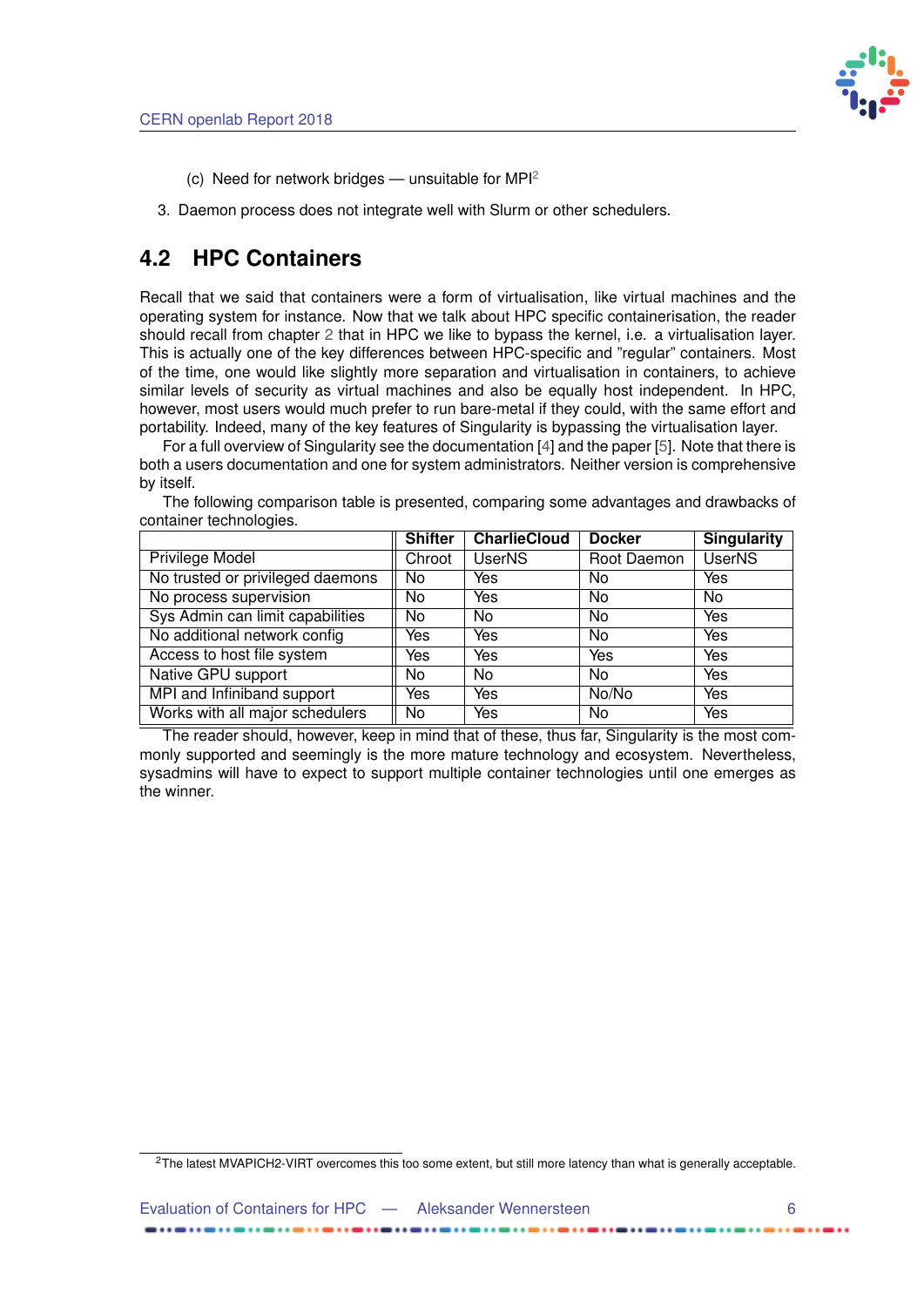

<span id="page-11-1"></span><span id="page-11-0"></span>

Figure 4.1: A comparison between virtual machines (VMs), standard containers (Docker) and HPC containers (Singularity). Note that the VM is completely isolated, Docker has very limited access to the physical hardware and runs on a daemon, Singularity has no daemon and is less isolated. Source: [\[6\]](#page-23-6)

..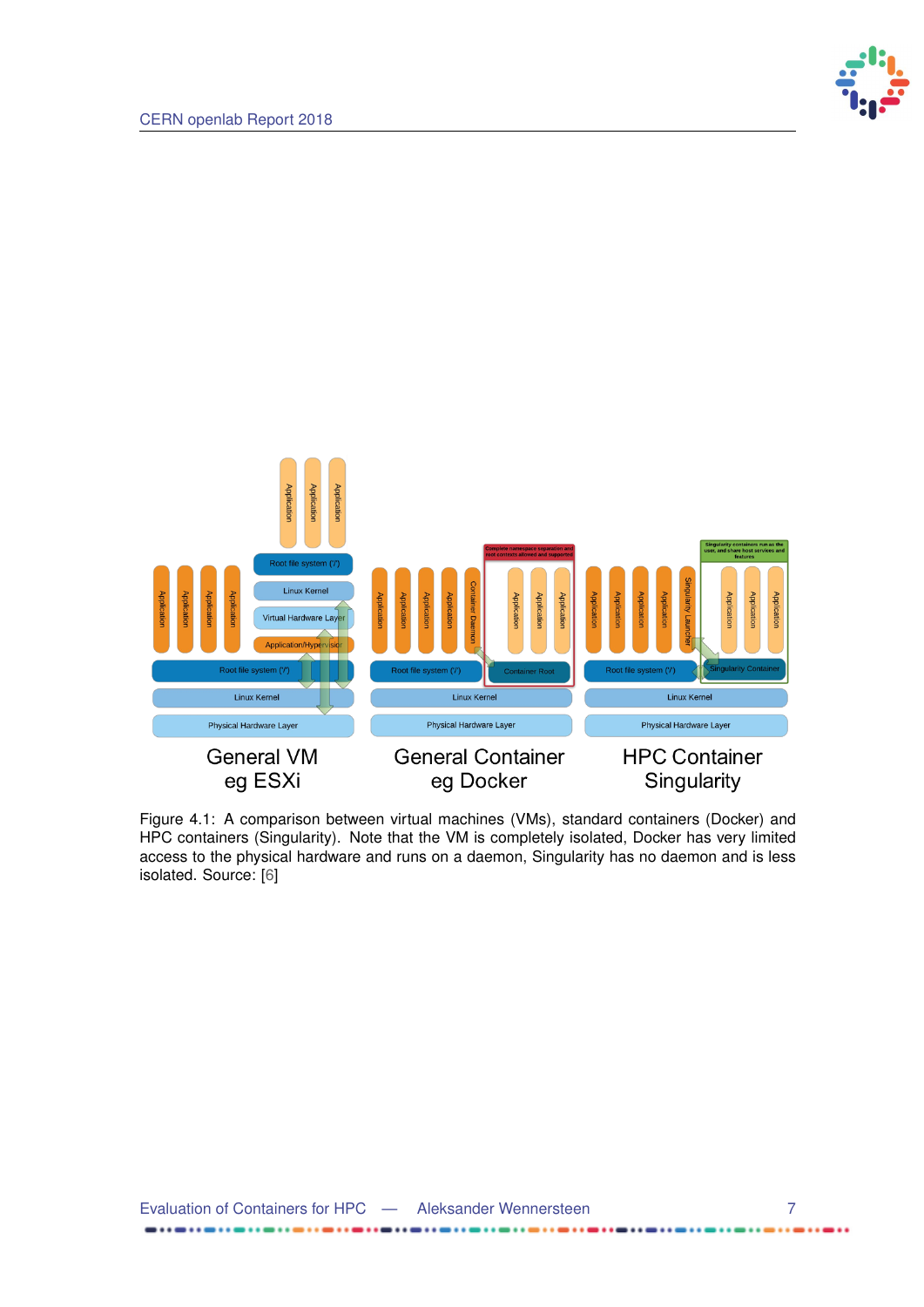

#### <span id="page-12-2"></span><span id="page-12-0"></span>**4.2.1 MPI in Singularity**

MPI is perhaps the most ubiquitous member of the HPC software family, almost the definition of HPC codes one might even say. As such, it perhaps the main ingredients of a HPC container. Singularity has built in support for open MPI [\[5\]](#page-23-5), and also work with the MPICH based MPI implementations.

The Open MPI/Singularity workflow works as follows:

- 1. mpirun is called by the resource manager or the user directly from a shell
- 2. Open MPI then calls the process management daemon (ORTED)
- 3. The ORTED process launches the Singularity container requested by the mpirun command
- 4. Singularity builds the container and namespace environment
- 5. Singularity then launches the MPI application within the container
- 6. The MPI application launches and loads the Open MPI libraries
- 7. The Open MPI libraries connect back to the ORTED process via the Process Management Interface (PMI)

<span id="page-12-1"></span>This is also illustrated in Fig. [4.2.](#page-12-1) At this point the processes within the container run as they would normally directly on the host. This entire process happens behind the scenes, and from the user's perspective running via MPI. Moreover, Singularity parses command-line arguments in such a way that it feels natural, meaning that, if you forget all about what Singularity is, and just write the command like you would naively, it works.



Figure 4.2: The ORTED daemon, or "MPI daemon" for all intents and purposes herein, communicates via the Process Management Interface (PMI) with the MPI libraries inside the container. This means that for MPI purposes the software inside the container behaves like normal software in user-space. Not that this refers to Open MPI, which is the best supported MPI distribution with Singularity. MPICH based MPI implementations are slightly different and slightly easier in a way. Similarly, it is slightly different when Slurm manages the MPI communication but the principles remain the same. Source: [\[6\]](#page-23-6).

Fig. [4.3](#page-13-1) places the container into the hardware. Note how Singularity sits right on top of the kernel like a normal process, but also at the same level as the root file system. Both whilst keeping the ability to communicate to the host file system. Compare this to Fig. [4.1,](#page-11-0) which also shows the situation for hypervisor based VMs and Docker-like containers.

| Evaluation of Containers for HPC — Aleksander Wennersteen |  |
|-----------------------------------------------------------|--|
|                                                           |  |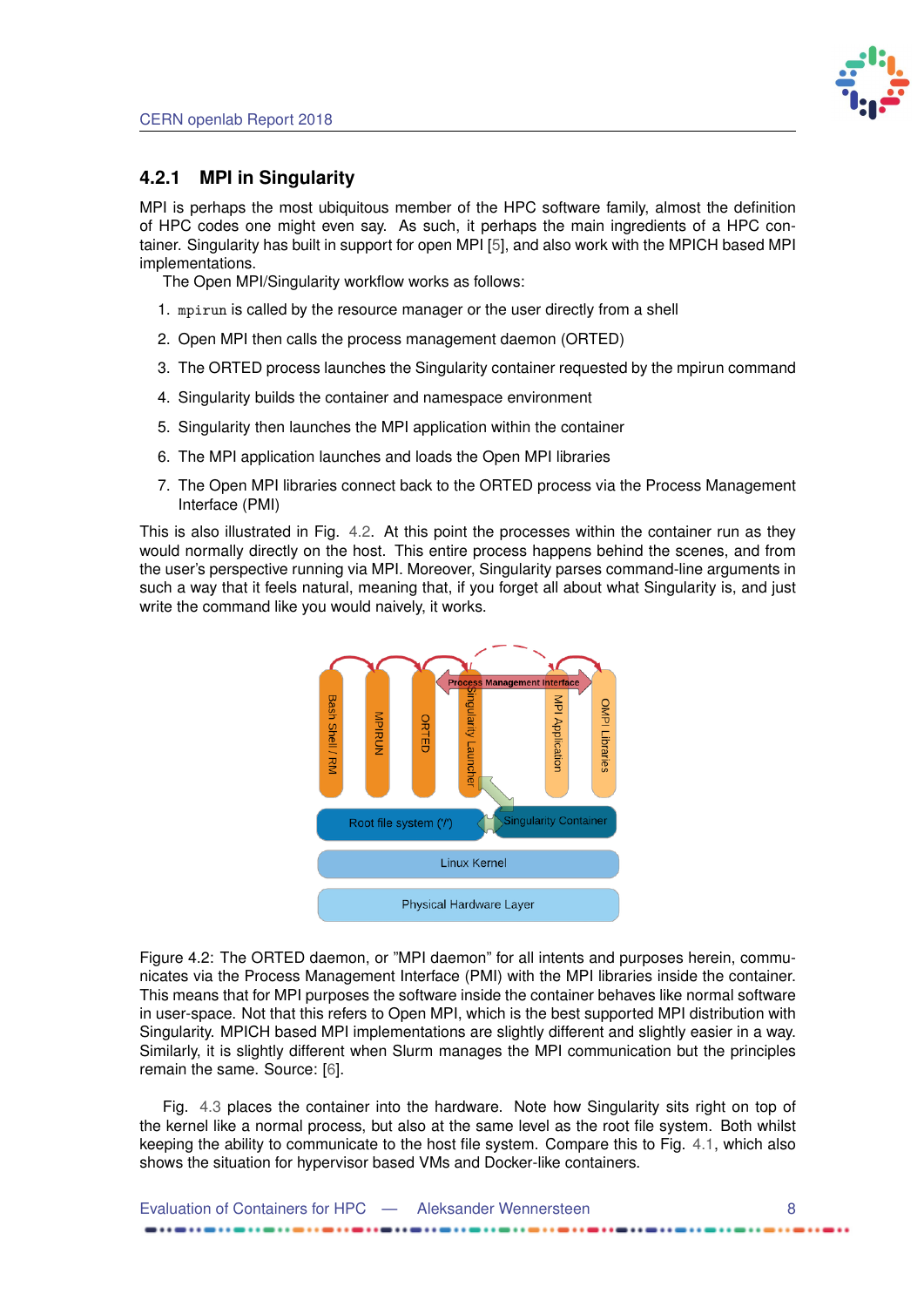<span id="page-13-2"></span><span id="page-13-1"></span>

Figure 4.3: How Singularity fits into the computer. Notice that there is no "Singularity daemon" running and that the container has direct access to the file system. Singularity runs as process in user space with all the associated benefits when it comes to accessing hardware. Source: [\[6\]](#page-23-6).

### <span id="page-13-0"></span>**4.3 Singularity images and deployment**

One main point of discussion is whether to allow loop devices or not. These are the standard images that singularity produce. It consists of a single file, say CentOS. img, that contains everything needed for singularity to run it. The loop devices version has the advantage that the container is permanent unless the --writable option is passed. They do, however, have a known potential security issue [\[7,](#page-23-7) [8\]](#page-23-8) that could allow an attacker to obtain root access. This immutability property means that the container, once created, is reproducible. One can expect that the result given by any software running inside the container will be the same. Moreover, if it ran once, it will run again.

The other possibility is to use so-called directory based images. These are created when the --sandbox option is passed during the build process. This results in a folder, say CentOS.simg that contains the same information as the previous image, CentOS.img. This does not require loop devices, but, the folder is just a regular folder on the computer and can thus be modified at any time, assuming a writable file system.

There are three sources of containers to be expected:

- 1. Provided by the HPC team for ease of setup
- 2. Provided by the users or externally as portable containers
- 3. Provided by CERN in general.

The first case is easy, the containers can be put somewhere on the file system for the users. In the second case the users will themselves transfer the container to their home directory. However, in the last case, also potentially in the first case, it would be useful to have some form of a central registry for containers. Indeed, this route has already been taken elsewhere. CERN has an excellent solution for this case, the CERN Virtual Machine File System (CVMFS). It is a read-only file system and repository where CERN, puts their software to be available from anywhere that mounts CVMFS, such as all the CERN compute machines! This approach to distributing images have already been implemented by the Open Science Grid and CERN experiments have ran tests.

Evaluation of Containers for HPC — Aleksander Wennersteen 9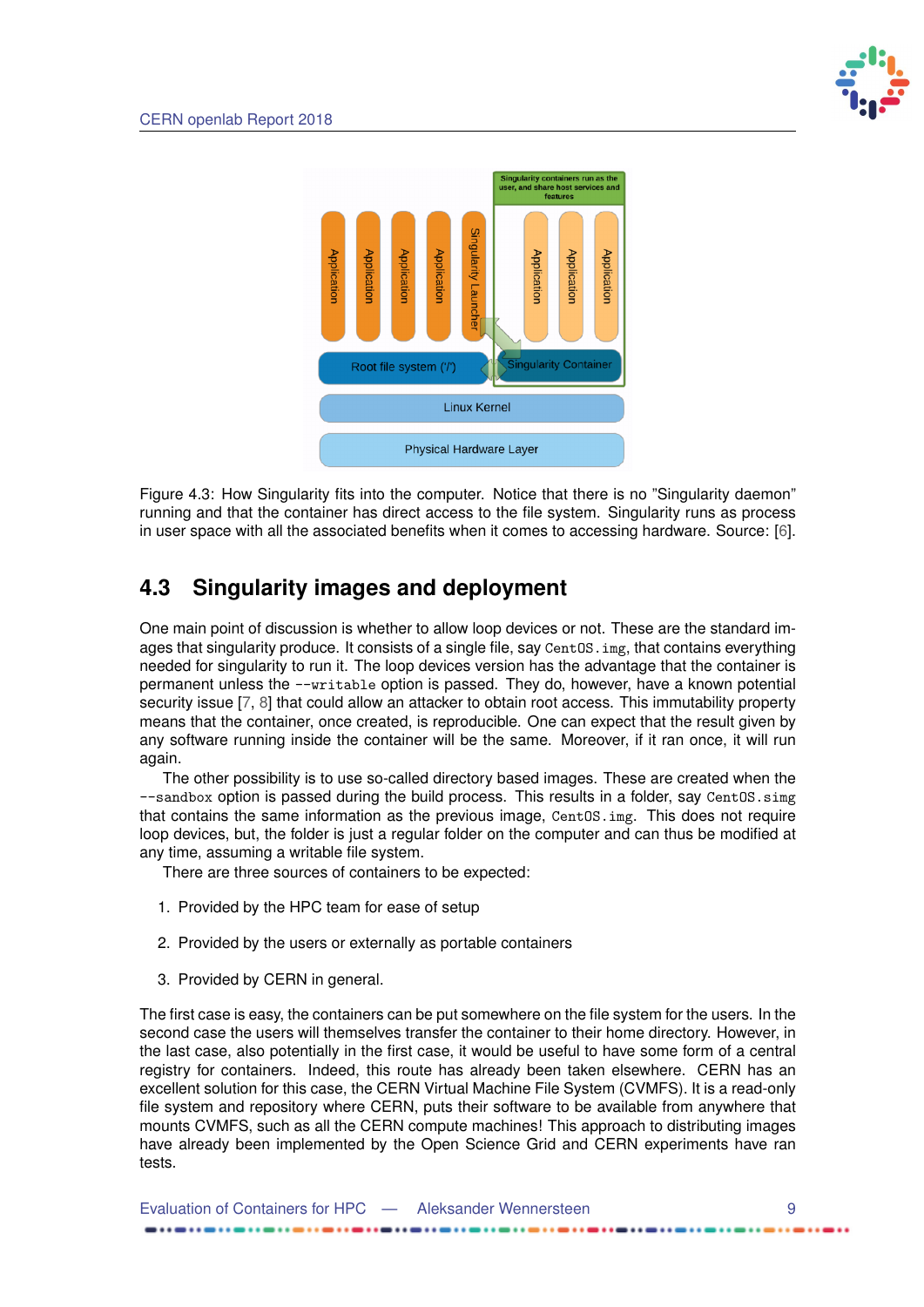

.....

This would make it easy to deploy and update containers for the users, and also have the added benefits of not having to allow loop devices, a potential security vulnerability. The readonly property also ensures the consistency of the container as it is used by multiple users.

#### <span id="page-14-0"></span>**4.3.1 A minimal Singularity Container**

To show exactly how easy it is to produce a container the following example is provided. For more examples, see the appendices.

```
BootStrap: yum
OSVersion: 7
MirrorURL: http://mirror.centos.org/centos-\%{OSVERSION}/\%{OSVERSION}/os/$basearch/
Include: yum
%r u n s c r i p t
    echo "This is executed with the \iota" singularity run\iota" command only"
%po st
    echo "The container is being built"
%environment
% sets up the environment at the end of the build process.
% works for both singularity run and singularity exec.
%f i l e s
% Imports files at build time that become a part of the image.
```
#### Listing 4.1: A minimal CentOS 7 container

This will for instance successfully execute singularity exec centos.img echo "Hello World!", but will not contain most of the even most standard Linux utilities.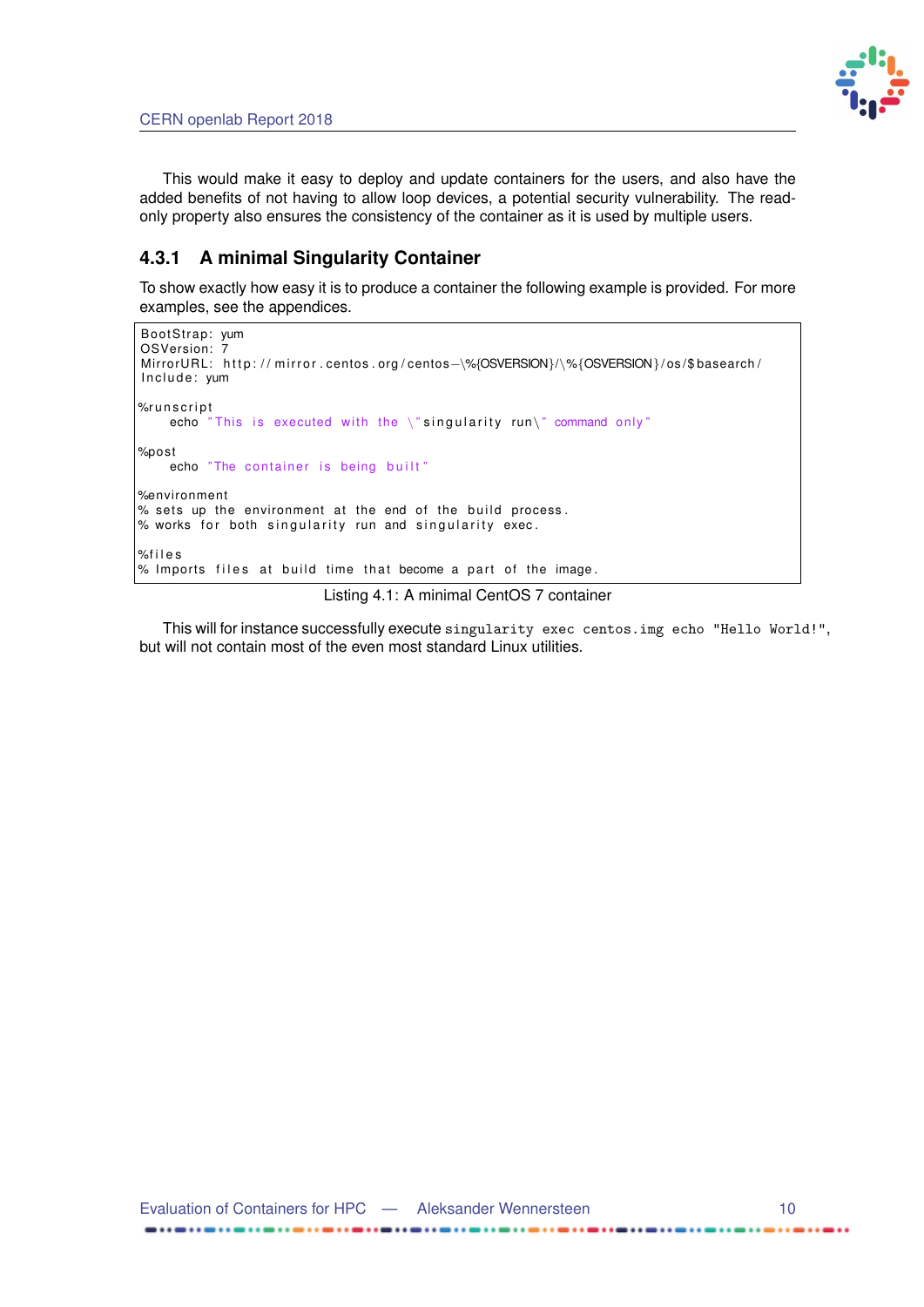

# <span id="page-15-3"></span><span id="page-15-0"></span>**5. Implementing and Puppetising**

The installation of singularity is very simple. In our case, it was already prepared and it was simply a matter of enabling it in puppet. That amounted to setting the variable singularity  $=$ true in the environment for the appropriate machine. For details on how to install Singularity we simply refer to the Singularity documentation [\[4\]](#page-23-4).

### <span id="page-15-1"></span>**5.1 Puppetising**

As already mentioned, CERN machines are configured via Puppet, hence, any changes we make must be puppetised. We already mentioned the first change, namely enabling Singularity in the correct environment.

Next, experience suggested that we make the following change in the hostgroup found at  $\texttt{it-puppet-hostgroup-bi/data/hostgroup/bi/hpc/batch/workernode/test.yaml}^1$  $\texttt{it-puppet-hostgroup-bi/data/hostgroup/bi/hpc/batch/workernode/test.yaml}^1$ 

 $singularity::num \langle loop \rangle_d$  devices: " $\%$ {facts . processors . count}  $mount \rangle$  home = no

The first is needed to allow loop devices, i.e. non-directory-based images and the second disables automatic mounting of the Linux home directory. The first change will be discussed several places elsewhere as it does present a potentially major security issue [\[7\]](#page-23-7). The latter prevents some subtle changes to the container environment, such as settings and variables polluting the Container, or more obvious ones such as refusing to run due to missing base-directory inside the container or having the container software overwritten by the home directory. This happens because the home directory on the host takes priority when mounted.

For a full overview of Singularity see the documentation [\[4\]](#page-23-4). Note that there is both a users documentation and one for system administrators. Neither version is comprehensive by itself.

Now, this singularity::num loop devices variable does not exist in puppet by default, obviously. To define it we create a file called it-puppet-module-singularity/code/manifests/config.pp along with some other files referenced therein. This combination allows CERN IT to have a central Singularity configuration which, for instance, does not allow loop devices by default. We can, however override them in our workernodes.

| class singularity::config |                                                                |  |  |  |
|---------------------------|----------------------------------------------------------------|--|--|--|
| \$setuid                  | $=$ \$singularity::setuid,                                     |  |  |  |
| \$allow_pid_ns            | $=$ \$singularity::allow_pid_ns,                               |  |  |  |
| \$enable_overlay          | $=$ \$singularity::enable_overlay,                             |  |  |  |
| \$config_passwd           | $=$ \$singularity::config_passwd,                              |  |  |  |
| \$config_group            | $=$ \$singularity::config_group,                               |  |  |  |
|                           | $\$config\_resolv\_conf = $singularity::config\_resolv\_conf,$ |  |  |  |
| \$mount_proc              | $=$ \$singularity::mount_proc,                                 |  |  |  |
| \$mount_sys               | $=$ \$singularity::mount_sys,                                  |  |  |  |
| \$mount_dev               | $=$ \$singularity::mount_dev,                                  |  |  |  |
| \$mount_home              | $=$ \$singularity::mount_home,                                 |  |  |  |
| \$mount_tmp               | $=$ \$singularity::mount_tmp,                                  |  |  |  |

<span id="page-15-2"></span> $1$ This is a good example of the Puppet set-up, allowing for a lot of specialisation yet minimising code repetition. Reading from right to left we see that we are in the test environment of a hpc-batch workernode. In order to put this into all the machines, make the changes in workernode.yaml one level up.

| Evaluation of Containers for HPC — Aleksander Wennersteen |  |
|-----------------------------------------------------------|--|
|                                                           |  |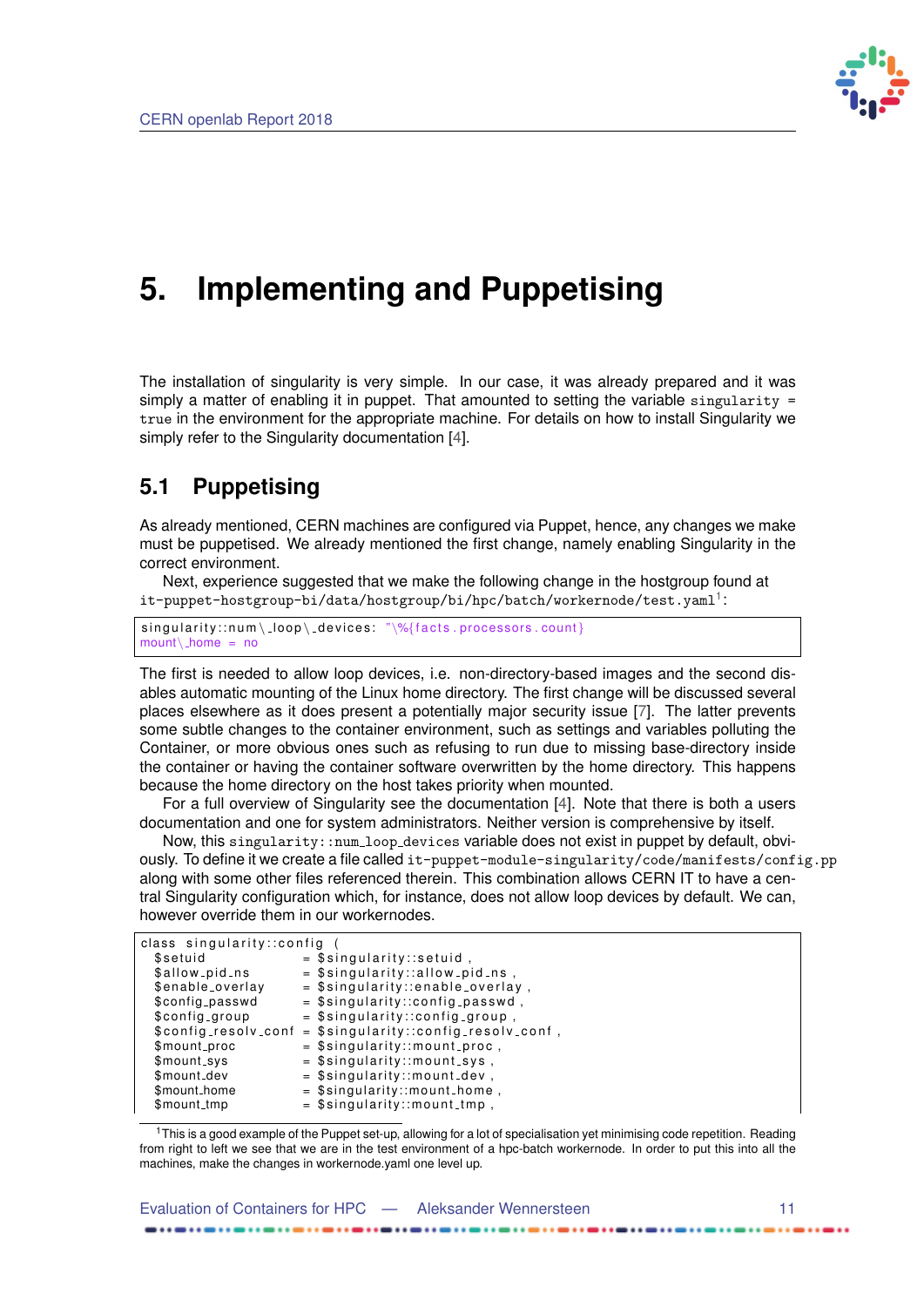

```
$mount\_hosts = $singularity::mount\_hosts \; ,$bind_path                                   $singularity::bind_path ,
  $user\_bind\_control = $singularity::user\_bind\_control,
  $mount\_slave = $ singularity::mount\_slave$contact = $singularity::contact dir
  \$sessiondir_prefix = \$singularity::sessiondir_prefix ,
  $ num loop devices = $ s i n g u l a r i t y : : n u m l o o p d e v i c e s ,
) inherits singularity \{file { '/ etc / singularity ' :
    ensure \Rightarrow directory,
  }
  file \{'/etc/singularity/singularity.conf'.
    ensure \Rightarrow file.
    content \Rightarrow template ('singularity/singularity.conf.erb'),
  }
  file {'/etc/singularity/init'.
    ensure \Rightarrow file
    content \Rightarrow template ('singularity/init.erb'),
  }
  file {'/etc/singularity/default-nsswitch.conf':
    en\sure \Rightarrow file,
    content \Rightarrow template ('singularity/default-nsswitch.conf.erb'),
  }
}
```
These are all the variables that Singularity allows the administrator to set, as well as ensuring that certain files exists. The alfanumerical default value is then set in the init file specified.

Together, these changes enable Singularity and allows for full customisation down to the type of node. It also showcases the utility of Puppet.

#### <span id="page-16-0"></span>**5.2 Building Containers**

Afterwards it became a matter of creating containers and finding out how they work. Example containers are provided as appendices at the end of the report and can be consulted along with [\[4\]](#page-23-4). Remember that the

There are 4 main sections in a Singularity recipe:

- 1. post The post section is what is being executed during build time. This is where one installs software and generally sets up the container.
- 2. runscript The runscript is what is executed with the singularity run command.
- 3. files Files to be included from the local machine where the container is built.
- 4. environment Setting up the environment, e.g. modifying the PATH.

The author found it very useful to use modules when building containers despite the fact that each container was created with one use case. This is probably often the case when a modulefile already exists, especially if it comes packed together with the application itself, such as the MPI versions from the CERN repository. Otherwise, use the %environment section of the recipe. That also ensures the reproducability of not just the container, but also the recipe.

Similarly, it is advisable to specify --writable when setting up the container initially as it will allow the builder to run the container as singularity shell --writable later. In this mode the container can be modified. This way the build process does not terminate because of a missing dependency.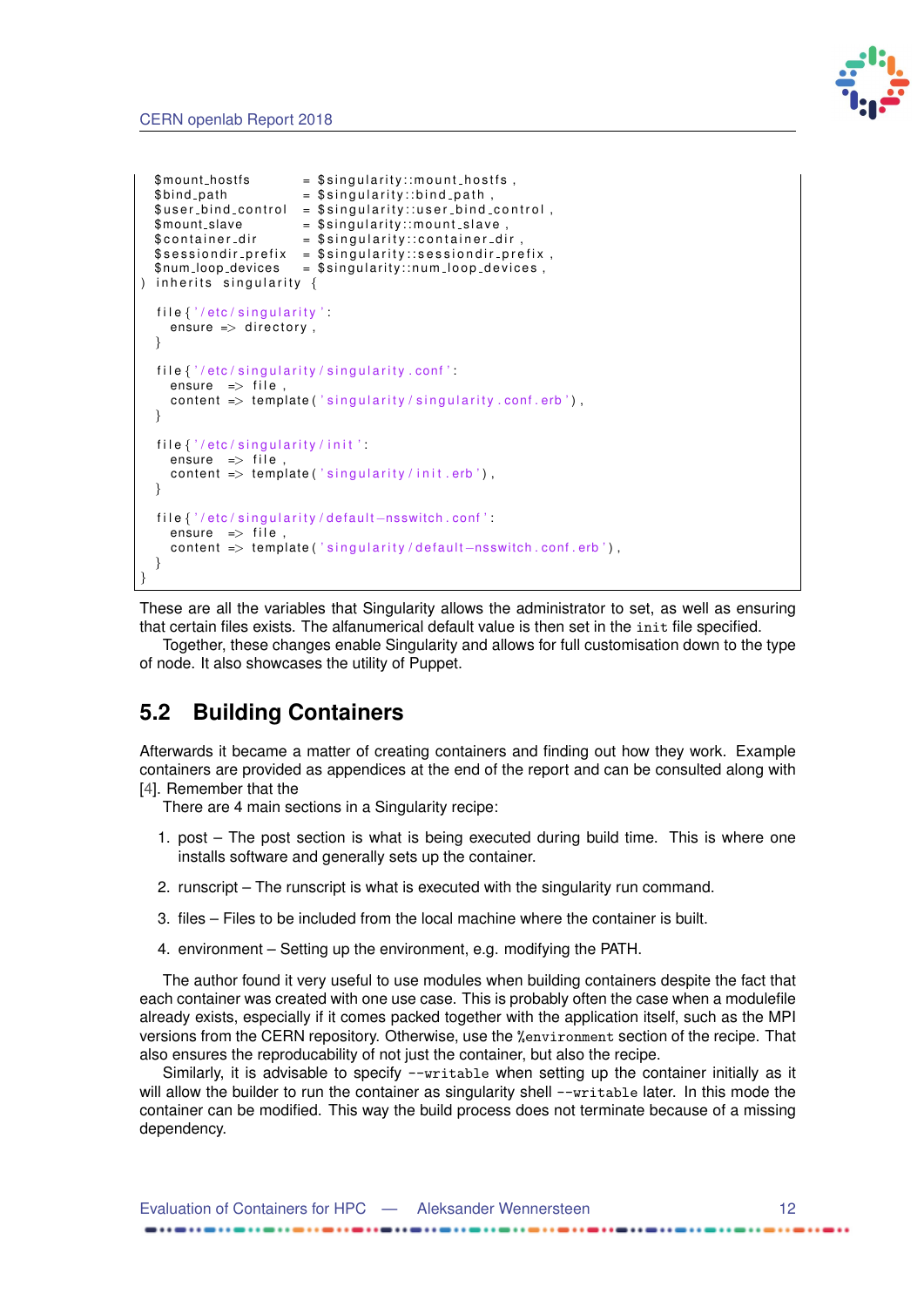

## <span id="page-17-1"></span><span id="page-17-0"></span>**6. Results**

A main result was the confirmation of what is promised by the Singularity developers. Indeed, Singularity integrates well with MPI and Slurm, even on Infiniband networks. It can run all the MPI versions used at CERN currently and, to the extent we were able to check, different versions of MPI can be used inside/outside the container assuming that the versions are somewhat compatible. Note that this becomes even better when submitted through Slurm as the setup performed by Slurm at launch time sets up Singularity and MPI in the correct fashion. We also confirmed that Singularity left no extra network trace such as the network bridging often found with added virtualisation layers, in stead it is able to connect directly onto the existing infrastructure provided by the host.

Containers for Fire Dynamics Simulator and a container containing Python + MPI + Warp, a library needed for some of the physicists, were produced and shipped to the users. With these as templates, making containers in the future should be easier. See the appendices for examples.

We were also able to verify the possibility of running Singularity in the following modes:

- 1. MPI running outside the container;
- 2. MPI processes inside the container, including Slurm managed MPI;
- 3. A mixture of MPI processes inside and outside the container;
- 4. Hybrid MPI (outside) and OpenMP (inside) for node and thread level parallelism.

Nevertheless, running MPI processes inside the container is not recommended. Only a toy example ran nicely, and based upon external reports, such as the Singularity documentation [\[4\]](#page-23-4) most uses will require a modification. See the discussion coming up in section [7.6.](#page-21-1)

As will be shown in the following benchmarks, the performance penalty for using containers is minimal. As can be seen from Fig. [6.1,](#page-18-0) the differences between the container and bare-metal are indeed so small that occasionally the container ran faster. This is also true for the example using Python  $+$  MPI in the form of mpi4py.

The data presented is the average difference over 3 runs on the low-latency Ethernet cluster. Therefore, Fig. [6.2](#page-19-0) is cut off at 65kb message size as the run-time continues to scale linearly with the exponentially growing message sizes. These very large run-times, together with the low number of runs used, also explain the apparent outlier 1mb message size data point. The variance in individual MPI runs are on the same scale as the difference, hence without a larger sample size such results are not statistically unlikely. Overall the results agree with previous studies.

Running two containers on the same host (processor core) that need to communicate is actually slower than having the MPI processes run on different cores. This is nothing to be concerned about. Whereas in "normal" container usage, say Docker for microservices on a server, you would often like to run several containers on the same processor for isolation. This is, however, not a HPC use-case. In HPC we only run a single software at a time, any thing else would result in unnecessary performance degradation.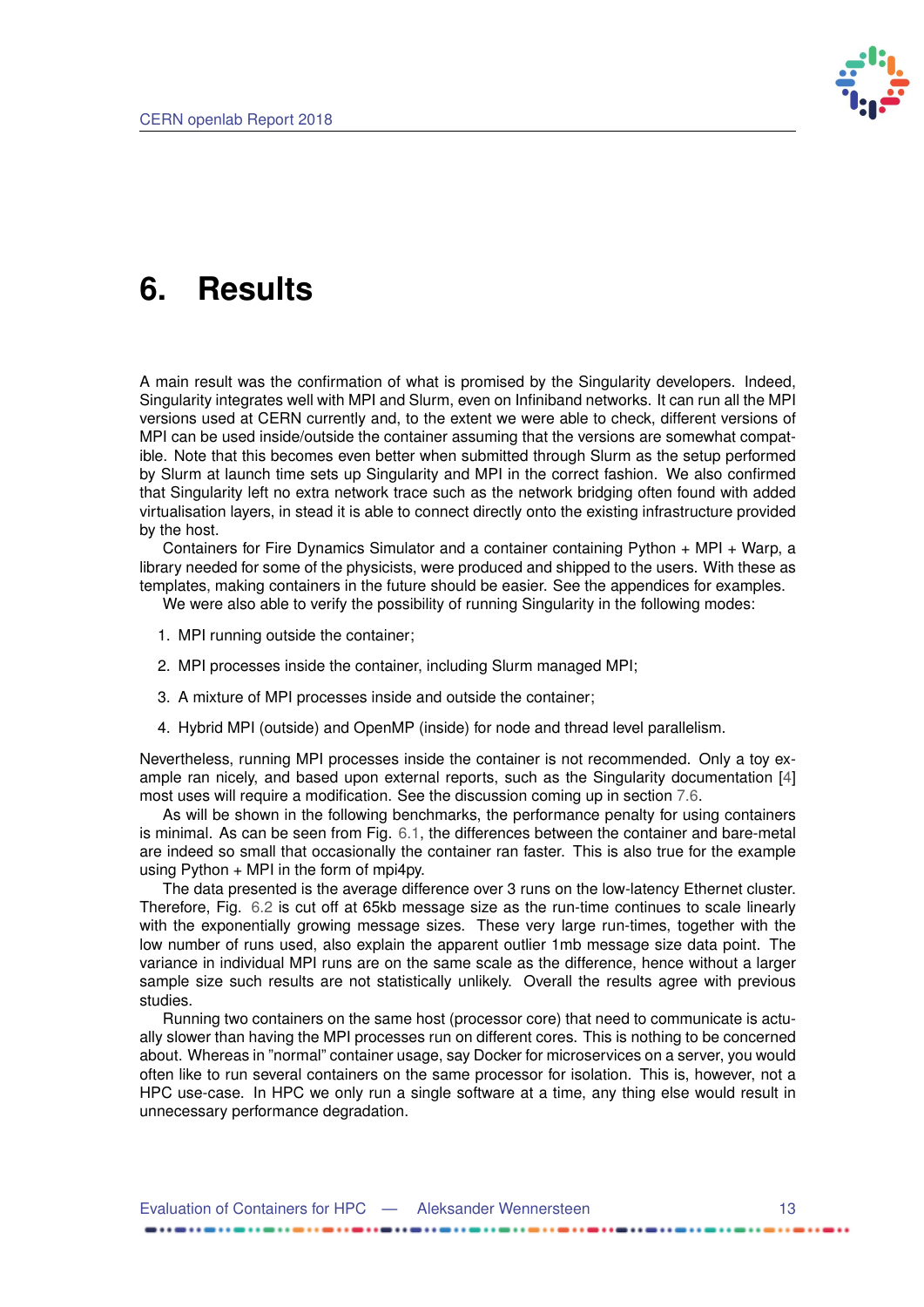



<span id="page-18-0"></span>The difference between bare metal and containerised OSU allgather benchmark

Size of message in bytes

Figure 6.1: The difference in run-time of the OSU allgather benchmark between the containerised and bare-metal versions. The benchmark ran on a low-latency Ethernet cluster using Open MPI 3.0.0 and mpi4py for the python version. Note how, especially for message sizes above 65kb, the induced latencies vary a lot. Significantly more runs would probably have smoothed the graph, although here one sees how the variance is in fact comparable to the difference between the two versions.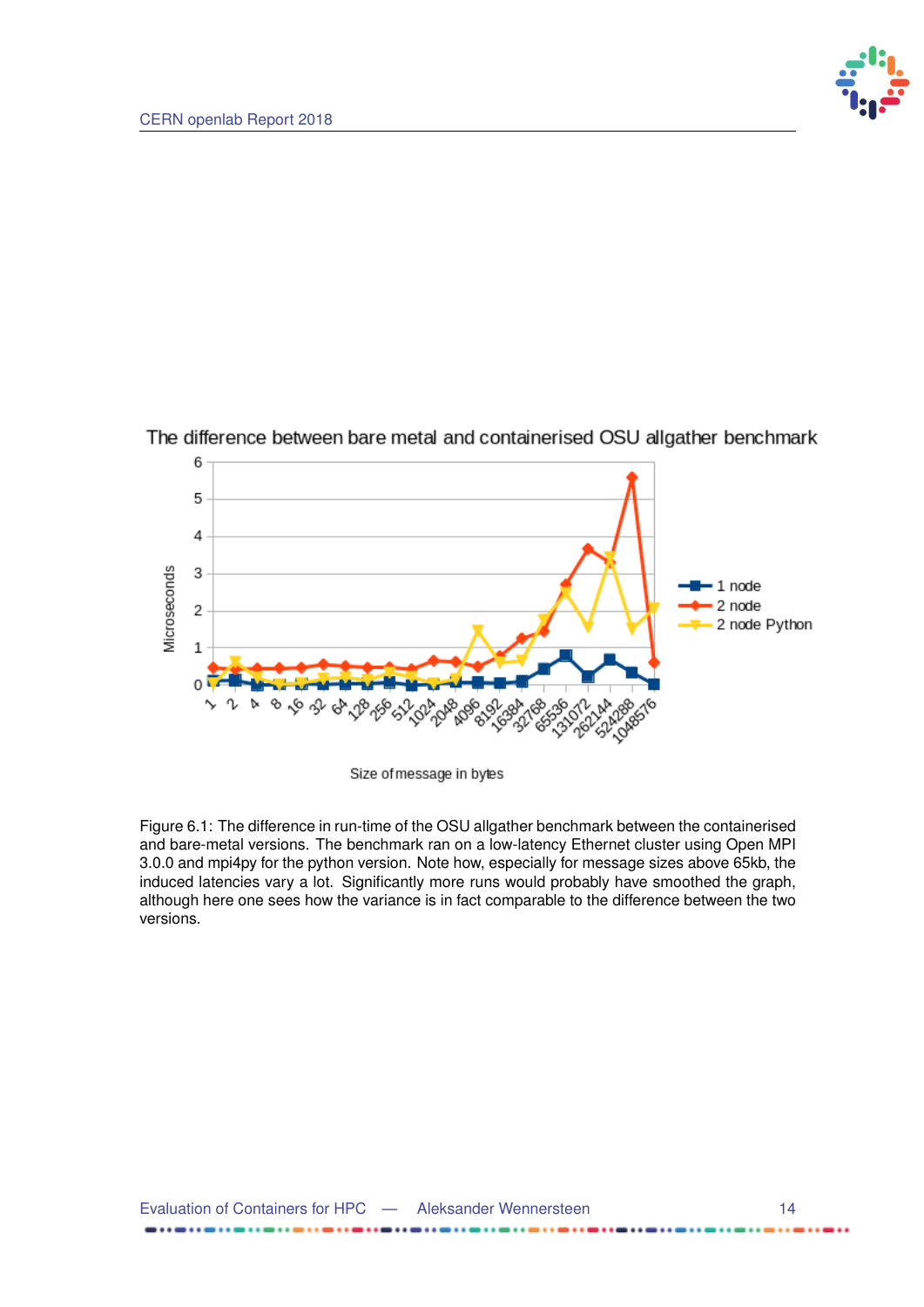

<span id="page-19-0"></span>

Size of message in bytes

Figure 6.2: The bare-metal run-time of the OSU allgather benchmark that was ran on a lowlatency Ethernet cluster using Open MPI 3.0.0 and mpi4py for the python version. Note how all datapoints behave nicely, with the python version having some extra latency induced.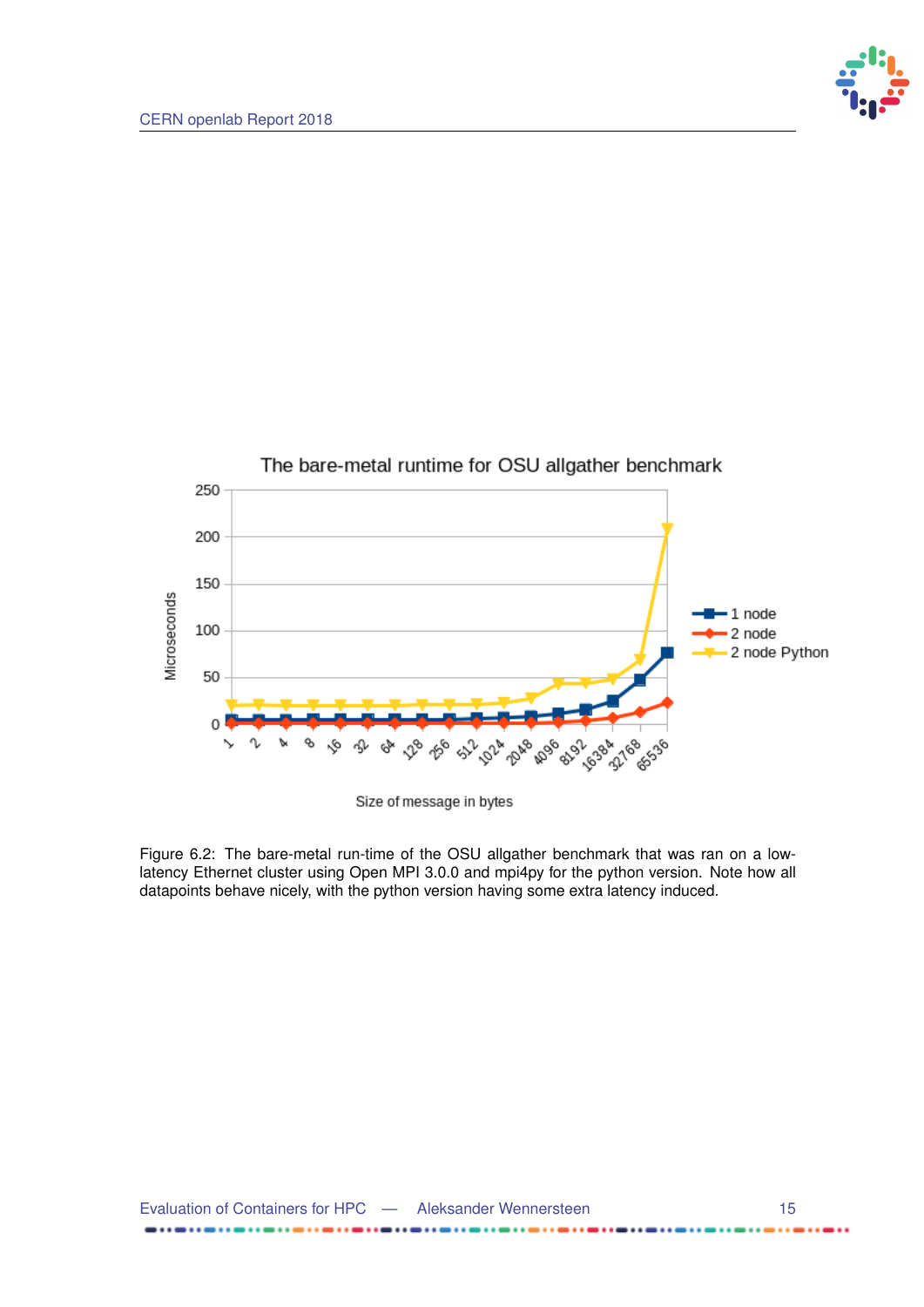

# <span id="page-20-5"></span><span id="page-20-0"></span>**7. Discussion**

#### <span id="page-20-1"></span>**7.1 Performance**

Consistent with other reports we saw no significant performance degradation using Singularity. This was true not only for the standard OSU benchmarks but also from a Python version using mpi4py. We also checked for any extra network bridges or similar, of which there were none.

For further benchmarking results comparing Singularity to bare-metal the reader should consult the extensive literature available. A starting point is the Singularity paper. These are pure MPI benchmarks that only does message passing. In other words, they measure the pure performance drop in the message passing. Furthermore, Singularity should not notably affect pure computing performance, see [\[9\]](#page-23-9) which benchmarks container performance for IO, CPU, GPU, network latency and RAM.

This could enable more users to take advantage of the cluster in a performant way resulting in a higher utilisation of the resources and less waiting time for the users. In particular it could be possible that users could be allowed access to the clusters on a case by case basis where time is critical for them but the speedup required is insufficient to warrant regular access. Currently, it would likely take too long to set-up the software on the machine in addition to the processing of access granting. This would, of course, require some extra steps such as having a more homogeneous accounting and budgeting system. Nevertheless, the author does not see any challenges in implementing this provided that such a solution is deemed interesting.

#### <span id="page-20-2"></span>**7.2 Choice of container**

Although no other containers were evaluated the author does feel that for now singularity is the best choice for production HPC. This is based upon reading comparison articles and looking for documentation online. Although other options are seemingly gaining traction, only Singularity seems to be widely supported around the HPC community for now. Singularity is also both open source and possess the capability of running Docker images. This means that not only will CERN have to possibility to stay in control of the software should it be necessary, but it is also capable of running the industry-standard images for ease of portability.

### <span id="page-20-3"></span>**7.3 Issues with Singularity**

<span id="page-20-4"></span>Singularity has built in support for MPI, in particular, openMPI; nonetheless, no problems were found using MVAPICH2 or MPICH. The version which is the most supported is openMPI 2 and 3. For these, no problems with MPI versions inside/outside the container have been found or elsewhere reported. However, for other versions of MPI, the recommended steps would be to keep the same version both inside and outside the container. This is also true in other cases such as Infiniband libraries.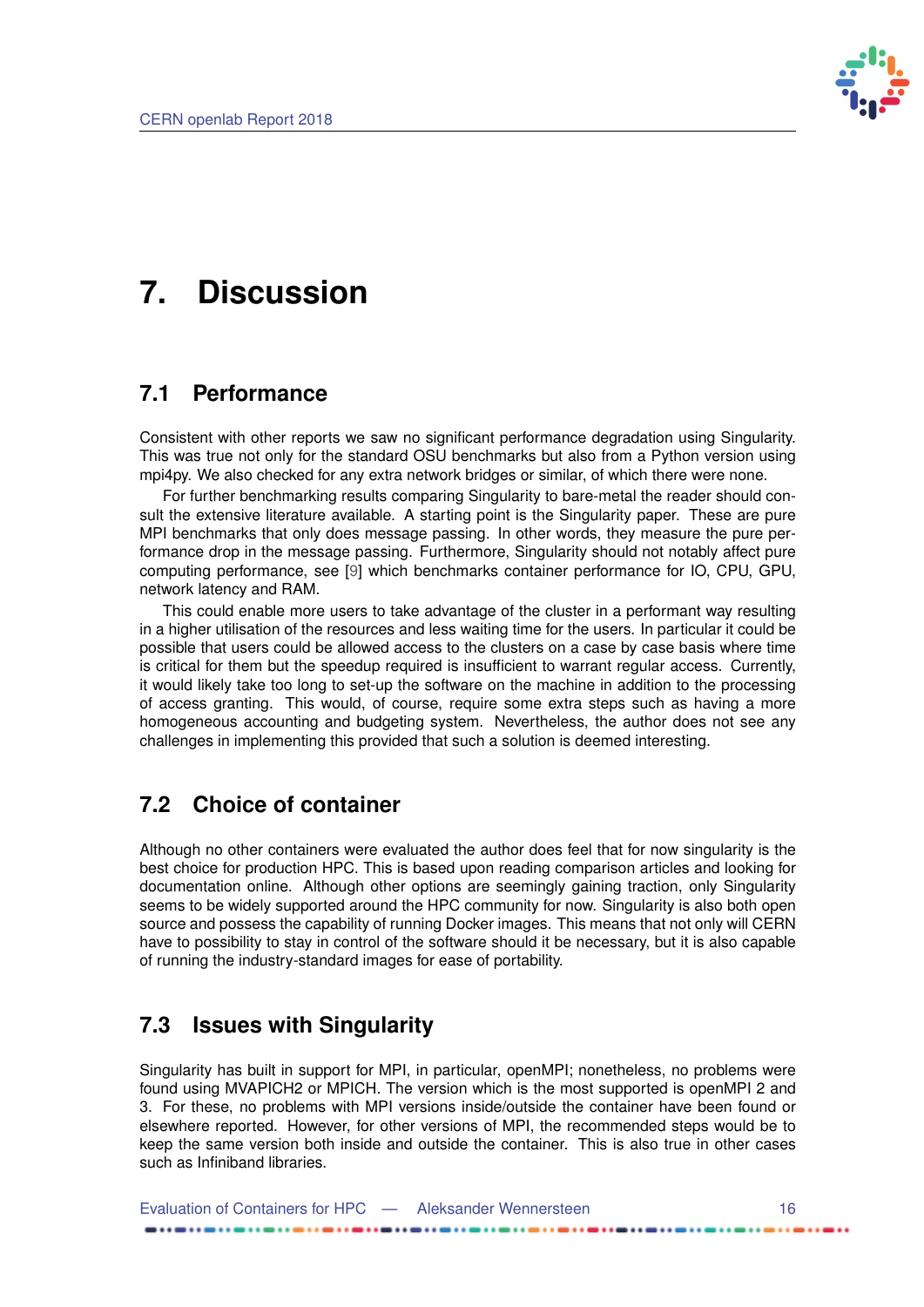

#### **7.4 Implementation**

As shown in section [5,](#page-15-0) enabling Singularity on the cluster was effectively trivial. Moreover, few problems were encountered whilst building and running the containers apart from general issues with installing software. One important takeaway was that initially, as an inexperienced container builder, it was tricky to determine which errors came from problems with Singularity, wrong host set-up, wrong container set-up, or wrong Slurm/MPI parameters. The problem was never with Singularity.

#### <span id="page-21-0"></span>**7.5 Integration with other submission systems at CERN**

Singularity containers have already been successfully submitted through the normal batch service, HTCondor, and the BOINC serivce LHCHome. In a future utopia one can imagine a world where a user who does not really care about where her job is ran could submit a job with BOINC in mind that offloads to the regular batch or HPC service when those clusters are underutilised. This would allow for faster computations from the users perspective and would make it easier to justify buying larger clusters for CERN batch services.

### <span id="page-21-1"></span>**7.6 Running nested MPI processes**

Even though it was not experienced, the author would like to mention that certain applications has been reported to need an extra ssh wrapper inside the container which does extra forwarding to allow the container to ssh into a different container. This should not be needed whenever MPI/Slurm is used in the standard manner, but it should be checked for programs that manage this manually through ssh or similar methods. In this case it might happen that the application tries to look for the containerised software *outside* the container.

The need to for a ssh wrapper also arises if one uses the model of running MPI both inside and outside the container. The wrapper is used for having the *internal* (with respect to the container) MPI communicate with the *global* MPI processes, i.e. internode communication.Note that Slurm managed jobs, at least with Open MPI, seems to be able to handle this mixed mode.

For example, one can run srun -N 8 Singularity exec CentOS.img mpiexec -np 8 foo to run the program foo on eight cores inside a node, and on eight nodes. In this case only 8 singularity images are used. Referring back to Fig. [2.1;](#page-6-1) each of the eight nodes on the left hand side would run one Singularity container in the shared memory of the node which again would spawn 8 MPI processes, one per core. Note that this model is not particularly portable, but could, in theory, be slightly faster than running 8 singularity containers on the same node. The author advises benchmarking on the user side in case such an option is considered, as benchmarking this was outside the scope of this project.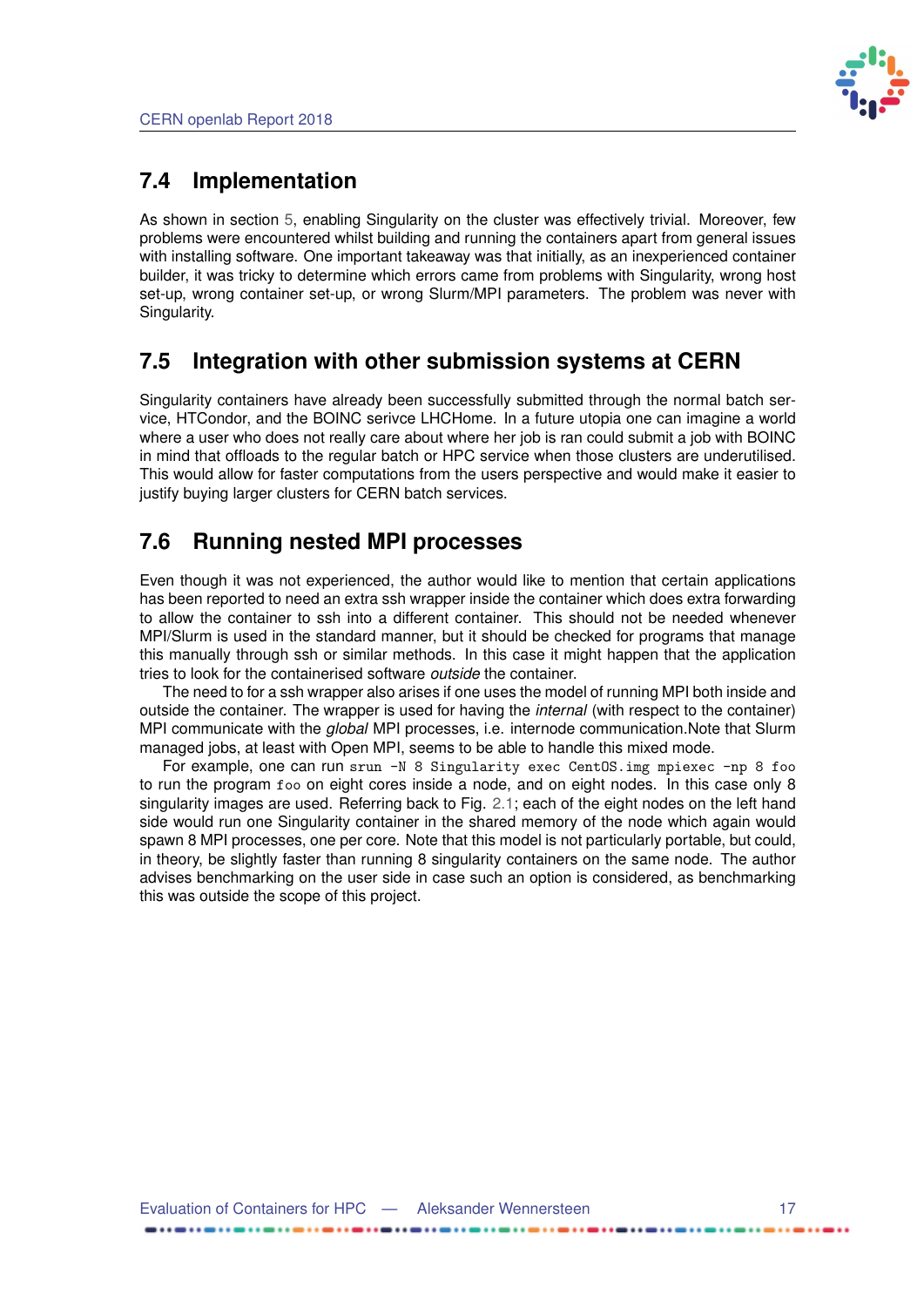

### <span id="page-22-0"></span>**8. Conclusions**

Altogether, Singularity seems to be a sufficiently mature framework and is indeed supported by more and more HPC centres. The benefits are clear, both from the users' point of view with ease of portability and reproducibility, and from the system administrators' point of view for having a cluster which will be easier to manage. As promised, containers provide a level of separation but without the performance and space cost of a virtual machine along with modularisation and reproducibility. Singularity in particular packs this in a way that unlike, say, Docker, is acceptable to run on a HPC cluster from a security point of view, with respect to integrating with schedulers and in terms of performance preservation.

Furthermore, Singularity integrates well with Slurm; in fact, a Slurm managed job was much easier to set-up than a job launched with mpirun. It also does seemingly not put any restrictions on the user in terms of e.g. hybrid MPI + OpenMP jobs. Likewise, Singularity can make use of RDMA both over Ethernet and Infiniband and is ready for the future when it comes to native GPU support. This ease of compatibility with external, HPC-specific hardware hopefully also indicates that it will be easy to integrate with any future development in computer hardware.

In order to give the users maximal flexibility, it is recommended to allow loop device based images as well as facilitating for distribution of directory based images through CVMFS. Lastly, when building images, in HPC there is always a trade-off between portability and performance; this also applies to containers and is something to be considered when building containers.

#### **Future work**

Sticking strictly to the Singularity side more work is needed in making more containers of real applications and benchmarking them. This will benefit from the ongoing attempt to collect user application benchmarks at CERN HPC. Furthermore, the author regrettably did not realise that a further experiment combining MPI and OpenMP would have been useful due to the rather common model of using MPI for internode communication by OpenMP for intranode communication. Along with the nested MPI version presented above this should be benchmarked. Open MPI and Singularity has done work on both ends for better integration, testing should now be done to see how this affects the stability of jobs, and whether or not Slurm affects this. Testing of MVAPICH2 virt should also be done, and its capabilities being taken into account when considering changes in the CERN architecture.

The rest of the future work goes more out to the general evolution of the CERN computing framework, and several of the future enhancements that I have mentioned throughout are indeed being considered and even worked on. In particular there already is some support for unpacking container images on CVMFS and the plan for opportunistic allocation of HPC resources is also being pursued.

Lastly, as alluded in the introduction and throughout the report, exploring whether a containerised submission flow could help reduce cost and increase computer power should be considered. With Singularity one can centralise much of the computing resources used for offline processing, from plain CPUs to GPUs, much of it can be brought onto a common infrastructure.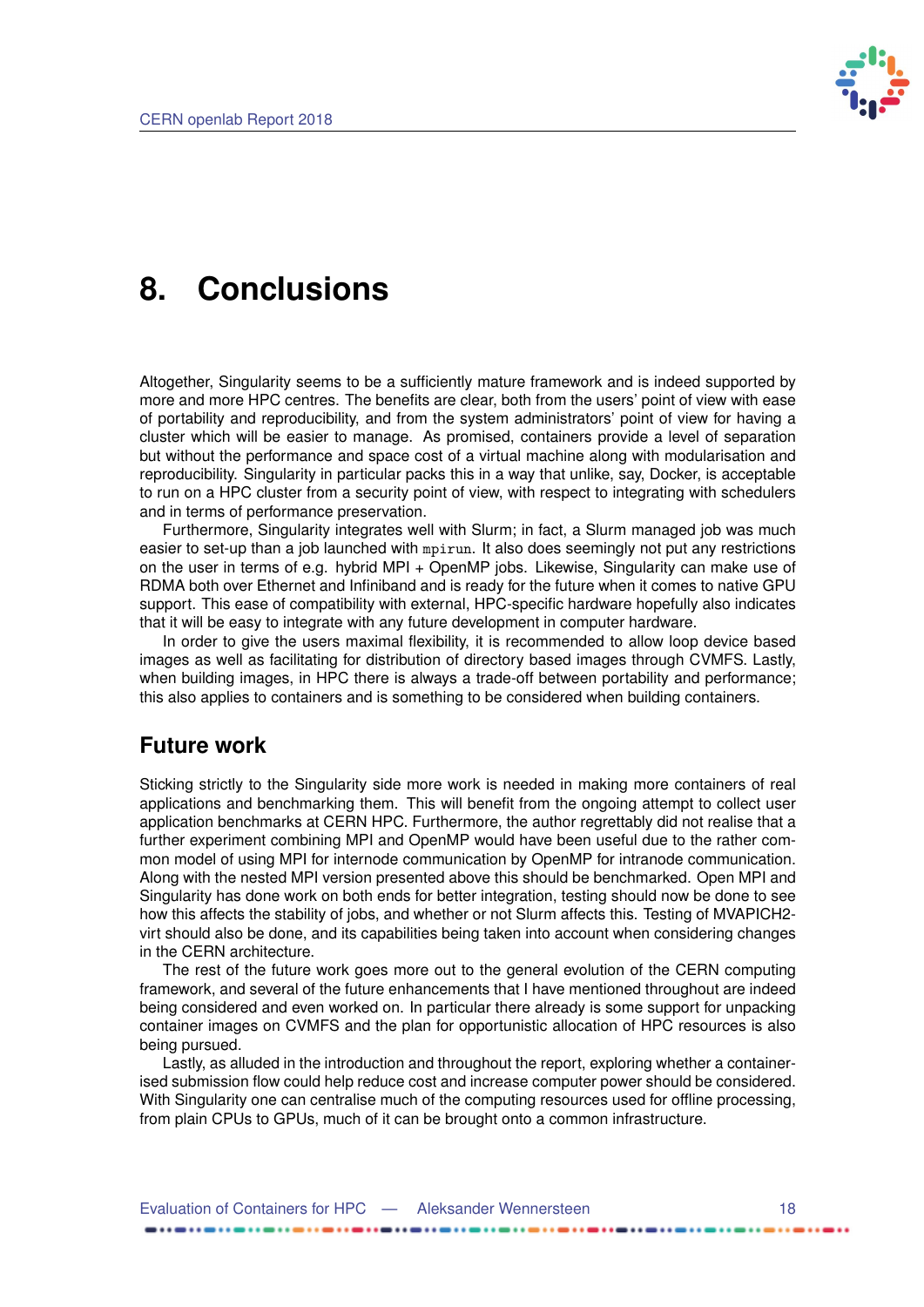

# <span id="page-23-0"></span>**Bibliography**

- <span id="page-23-1"></span>[1] "Puppet documentation." <https://www.puppet.com/docs>. Accessed: 16-08-2018. [4](#page-8-1)
- <span id="page-23-2"></span>[2] Carolina Lindqvist, Pablo Llopis, Nils Høimyr, and Dan van der Ster, "Integrating hpc into an agile and cloud-focused environment at cern." [https://indico.cern.ch/event/587955/](https://indico.cern.ch/event/587955/contributions/2937098/attachments/1679299/2697270/CHEP_2018.pdf) [contributions/2937098/attachments/1679299/2697270/CHEP\\_2018.pdf](https://indico.cern.ch/event/587955/contributions/2937098/attachments/1679299/2697270/CHEP_2018.pdf). Accessed: 16- 08-2018. [4](#page-8-1)
- <span id="page-23-3"></span>[3] A. Mouat, *Using Docker*. O'Reilly, 2015. [5](#page-9-3)
- <span id="page-23-4"></span>[4] "Singularity 2.5.1 documentation." <https://www.sylabs.io/docs>. Accessed: 16-08-2018. [6,](#page-10-2) [11,](#page-15-3) [12,](#page-16-1) [13](#page-17-1)
- <span id="page-23-5"></span>[5] Kurtzer GM, Sochat V, and Bauer MW, "Singularity: Scientific containers for mobility of compute," *PLoS ONE*, vol. 5, no. 12, 2017. [6,](#page-10-2) [8](#page-12-2)
- <span id="page-23-6"></span>[6] Kurtzer GM, "Singularity - containers for science." [http://www.hpcadvisorycouncil.](http://www.hpcadvisorycouncil.com/events/2017/stanford-workshop/pdf/GMKurtzer_Singularity_Keynote_Tuesday_02072017.pdf) [com/events/2017/stanford-workshop/pdf/GMKurtzer\\_Singularity\\_Keynote\\_Tuesday\\_](http://www.hpcadvisorycouncil.com/events/2017/stanford-workshop/pdf/GMKurtzer_Singularity_Keynote_Tuesday_02072017.pdf) [02072017.pdf](http://www.hpcadvisorycouncil.com/events/2017/stanford-workshop/pdf/GMKurtzer_Singularity_Keynote_Tuesday_02072017.pdf). Accessed: 16-08-2018. [7,](#page-11-1) [8,](#page-12-2) [9](#page-13-2)
- <span id="page-23-7"></span>[7] "SVG advisory: image mounting via Singularity." [https://wiki.egi.eu/wiki/SVG:](https://wiki.egi.eu/wiki/SVG:Advisory-SVG-2018-13999) [Advisory-SVG-2018-13999](https://wiki.egi.eu/wiki/SVG:Advisory-SVG-2018-13999). Accessed: 16-08-2018. [9,](#page-13-2) [11](#page-15-3)
- <span id="page-23-8"></span>[8] "Filesystem mounts in user namespaces." <https://lwn.net/Articles/652468/>. Accessed: 16-08-2018. [9](#page-13-2)
- <span id="page-23-9"></span>[9] C. Arango, R. Dernat, and J. Sanabria, "Performance evaluation of container-based virtualization for high performance computing environments." [https://arxiv.org/pdf/1709.10140.](https://arxiv.org/pdf/1709.10140.pdf) [pdf](https://arxiv.org/pdf/1709.10140.pdf). Accessed: 16-08-2018. [16](#page-20-5)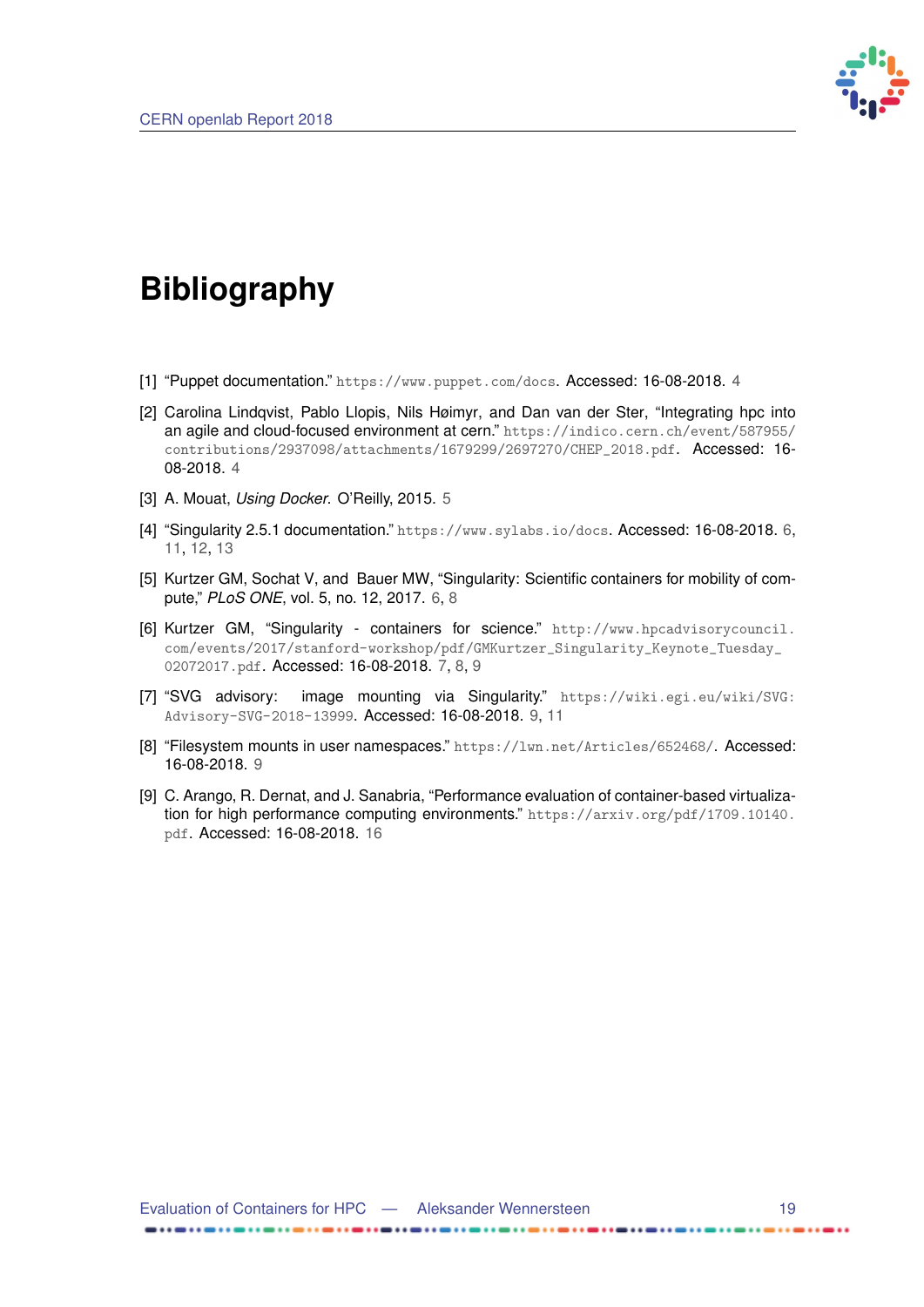

## <span id="page-24-0"></span>**A. Warp Container**

This is the recipe for the Warp container that was produced, and is provided as an example of a full container recipe ready for the user. What is interesting here is also the installation of Open MPI 3 with mpi4py in the container as this has before been proven difficult. See https://github.com/singularityware/singularity/issues/1689.

```
BootStrap: yumOSVersion: 7
MirrorURL: http://mirror.centos.org/centos-%{OSVERSION}/%{OSVERSION}/os/$basearch
Include: yum
%po st
    mkdir -p / hpcscratch/
    yum -y install yum-utils
    yum−config−manager —add-repo http://linuxsoft.cern.ch/internal/repos/hpc7-stable/
        x86 64 / os
    yum-config-manager --add-repo http://linuxsoft.cern.ch/internal/repos/batch7-qa/
        x86 - 64 / osyum-config-manager --add-repo http://linuxsoft.cern.ch//epel/7/x86_64
    rpm --import http://linuxsoft.cern.ch/epel/RPM-GPG-KEY-EPEL-7
    yum-config-manager --add-repo http://linuxsoft.cern.ch//cern/centos/7/os/x86_64
    yum -y install openssh
    yum -y install gcc
    yum -y install gcc-c++
    yum -y install make
    yum —y install wget
    yum —y install which
    yum -y in stall environment-modules
    yum -y install munge
    yum -y install freeipmi
    yum -y in stall --nogpgcheck in stall slurm-libpmi -17.11.7-2. mvapich2 patched . el7
    yum -y -nogpgcheck install openmpi300
    yum -y install - nogpgcheck libibverbs
    rm / etc/modulefiles/mpi/.nodesettings || true
cat \gg /etc/modulefiles/mpi/. nodesettings \ll EOF
#%Module
seteny MV2_USE_RDMA_CM_1
setenv MV2_USE_IWARP_MODE 1
EOF
    yum -y install git
    yum —y install python36
    yum —y install python36—devel
    wget https://bootstrap.pypa.io/get-pip.py
    python36 get-pip.py
    ln -s /usr/bin/python3.6 /usr/local/bin/python3
     . /usr/share/Modules/init/sh
    module load mpi/openmpi/3.0.0
    pip install mpi4py
    pip install numpy
```
 $......$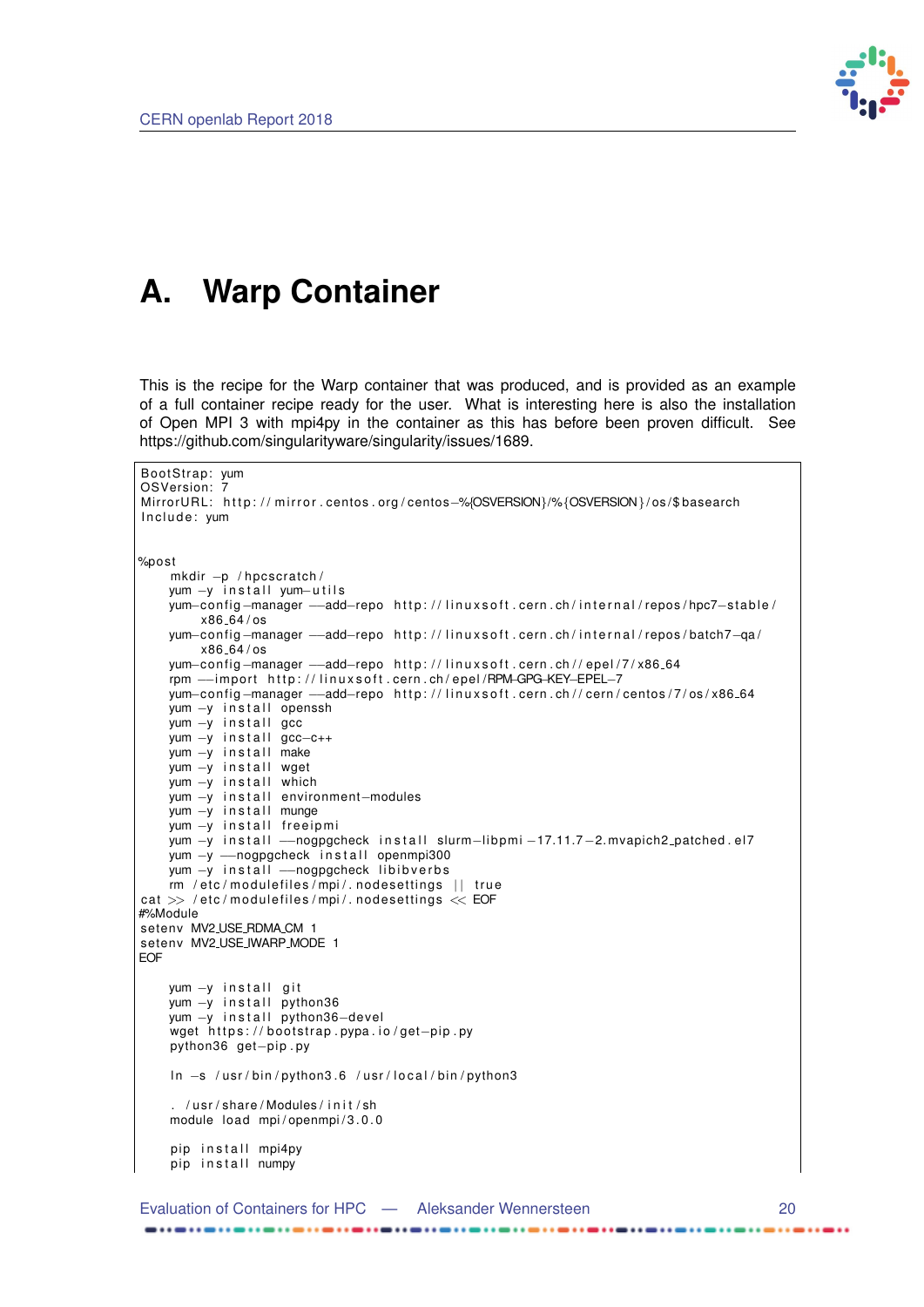

```
pip install scipy
    pip install h5py
    pip install python-dateutil
    yum -y install libX11-devel
    git clone https://bitbucket.org/dpgrote/pygist.git
    cd pvgist
    python36 setup .py config
    python36 setup .py install
    pip install Forthon
    mkdir -p / warp
    cd / warp
    wget https://bitbucket.org/berkeleylab/warp/downloads/Warp_Release_4.5.tgz
    tar -xvf Warp_Release_4.5.tgz
    cd warp
    git pull
    cd pywarp90
cat \gg /warp/warp/pywarp90/setup.local.py \ll EOF
if parallel:
    library\_dirs += ['/usr/local/mpi/openmpi/3.0.0/lib64']libraries += ['mpi', 'mpi_mpi']EOF
cat \gg\, /warp/warp/pywarp90/Makefile .local3 .pympi \ll EOF
FCOMP = -F gfortran
FCOMPEXEC = \{-\}-fcompexec ftn
EOF
    make clean
    make pclean
    make in stall3
    make clean
    make pinstall3
    make pclean
    cd /warp/warp/warp_test/
    python3 runalItests .py
```
The Warp container will be used by physicists at CERN who run simulations for the Advanced WAKEfield Experiment (AWAKE).

 $......$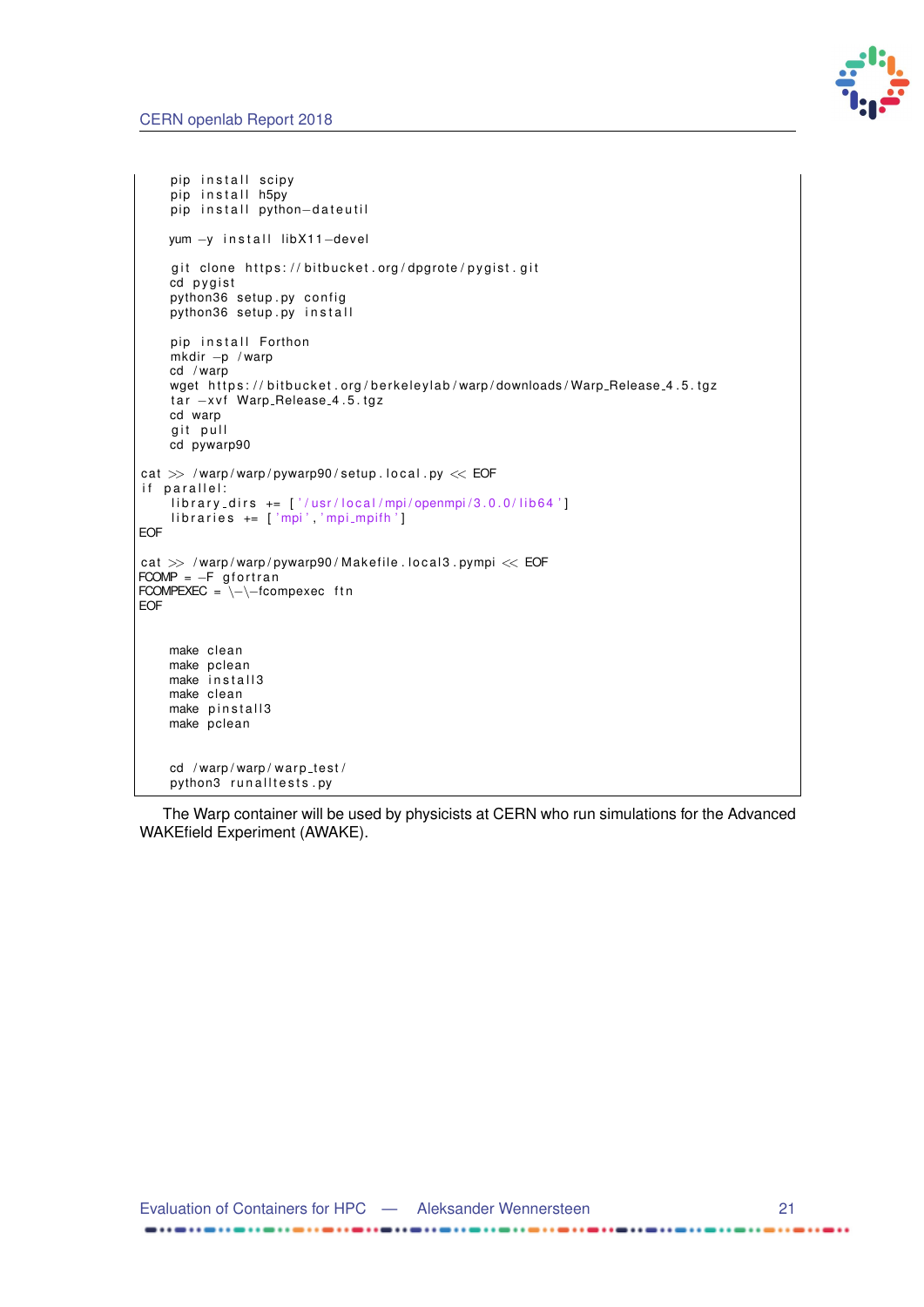

## <span id="page-26-0"></span>**B. Minimal CERN HPC container**

Here we present a starting point for creating a Singularity container for CERN HPC.

```
BootStrap: yum
OSVersion: 7
MirrorURL: http://mirror.centos.org/centos-%{OSVERSION}/%{OSVERSION}/os/$basearch
Include: yum
%po st
    mkdir -p / hpcscratch/
    %setting up CERN yum repos
    yum −y install yum−utils
    yum−config–manager —–add–repo http://linuxsoft.cern.ch/internal/repos/hpc7–stable/
       x86 64 / os
    yum-config-manager --add-repo http://linuxsoft.cern.ch/internal/repos/batch7-qa/
        x86 64 / os
    yum-config-manager --add-repo http://linuxsoft.cern.ch//epel/7/x86_64
    rpm --import http://linuxsoft.cern.ch/epel/RPM-GPG-KEY-EPEL-7
    yum-config-manager --add-repo http://linuxsoft.cern.ch//cern/centos/7/os/x86_64
    % generally needed basic functions
    yum -y in stall make
    yum -y install wget
    yum -y in stall which
    yum -y install openssh
    yum -y in stall environment-modules
    yum -y install vim
    yum -y install git
    % GCC and C++ headers
    yum -y install gcc
    yum -y install gcc-c++% installing MPI
    yum -y in stall munge
    yum -y install freeipmi
    yum -y in stall --nogpgcheck in stall slurm-lib pmi -17.11.7-2. mvapich2_patched.el7
    yum -y -nogpgcheck install openmpi300
    yum -y install - nogpgcheck libibverbs
    % required MPI modulefile settup due to current configuration
    rm / etc/modulefiles/mpi/.nodesettings || true
cat \gg /etc/modulefiles/mpi/.nodesettings \ll EOF
#%Module
setenv MV2_USE_RDMA_CM 1
setenv MV2_USE_IWARP_MODE 1
EOF
    % Installing python3.6 as python3 and pip
    yum -y install python36
    yum -y install python36-devel
    wget https://bootstrap.pypa.io/get-pip.py
    python36 get-pip.py
    ln -s /usr/bin/python3.6 /usr/local/bin/python3
```
Evaluation of Containers for HPC — Aleksander Wennersteen 22

. . . . . . .